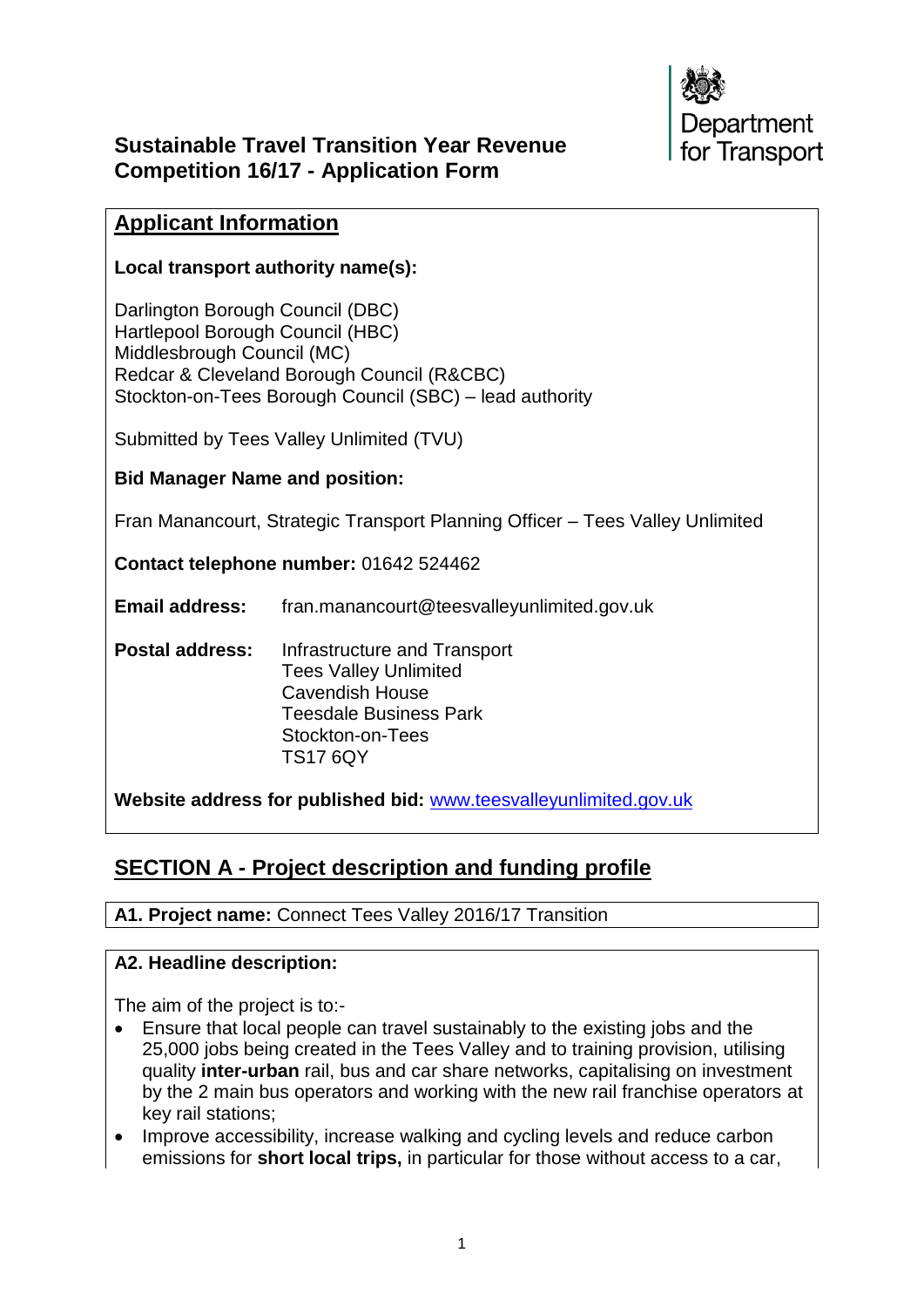those seeking employment and training and those who wish to become more active.

 Support people with their travel options through a **travel behaviour programme**, providing information and motivation.

#### **A3. Total package cost (£m):** 1.52

#### **A4. Total DfT revenue funding contribution sought (£m):** 0.99

#### **A5. Local contribution (£m):** 0.53

#### **A6. Equality Analysis**

Has any Equality Analysis been undertaken in line with the Equality Duty?  $\boxtimes$  Yes  $\Box$  No

#### **A7. Partnership bodies:**

There are a number of partnership bodies either involved with the delivery of the package, support the package financially or whose objectives match those of the package. This is summarised below with further detail held within the Stakeholder Management Plan in Appendix G.

**Middlesbrough College** – contributing £50k toward the provision of the Town Rider bus service. The college has a roll of 15,000 students and 1,000 employees, and is the major trip generator within the North of the Town.

**Croft Coaches** – contract awarded to this local bus company to deliver the Town Rider Service.

**Urban and Civic development** (retail developer in Middlehaven area) – Section 106 developer contributions (accessible post 2016/17) to continue and extend the bus service.

**Virgin Trains East Coast** – support for community rail at Darlington Station - £10k and support with Bike Stop Hub at Darlington station and implementation of their station travel plan.

**First TransPennine Express** – new ticket initiative.

**Northern/Arriva Trains North** – support for station adoption. Match funding of £15k.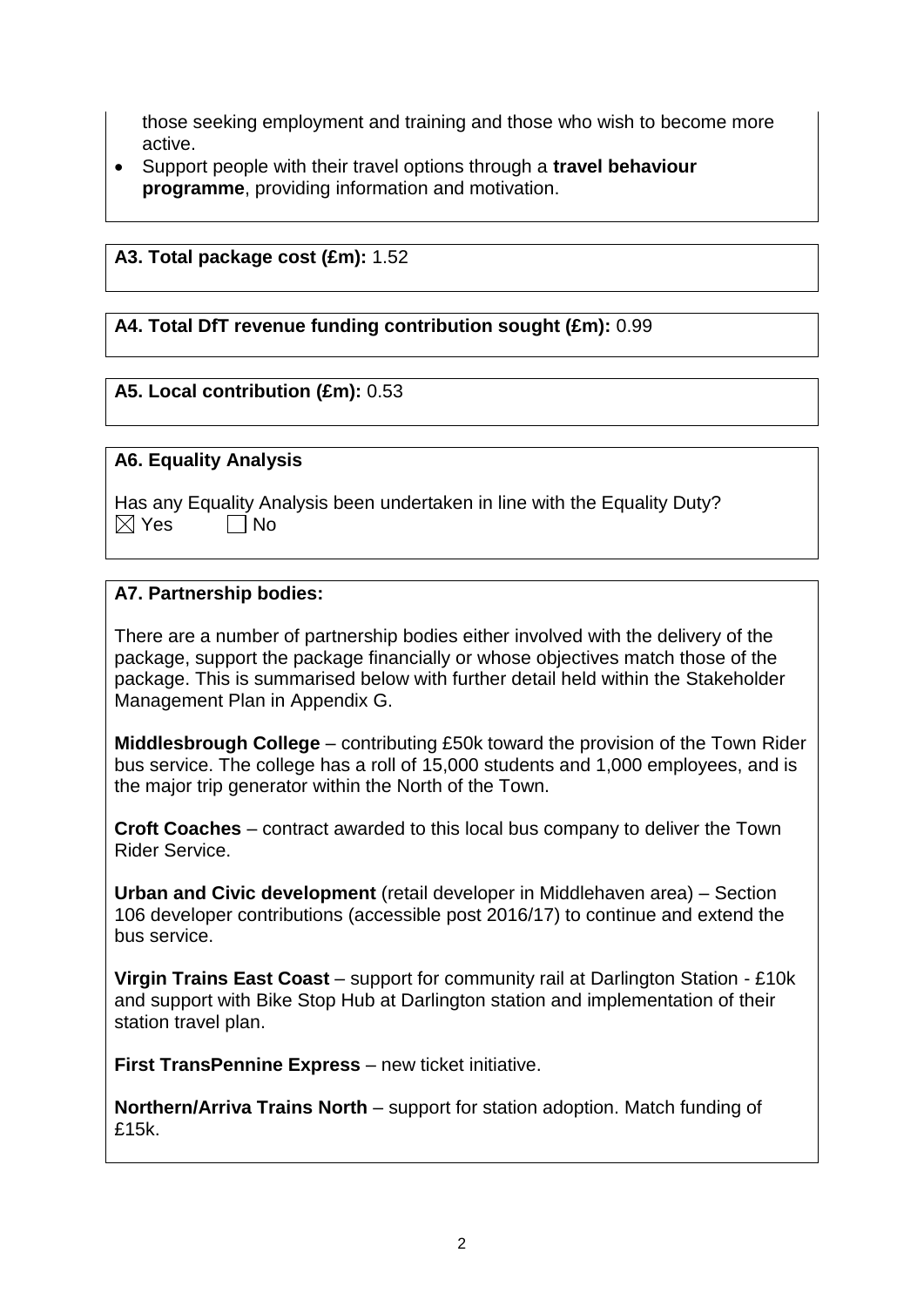**Bishop Line Community Rail Partnership** – further implementation of station adoption and support for station travel plan development. Match funding of £25k.

**Sustrans** – Responsible for managing the Stockton Hub and providing support for the other Tees Valley Hubs. Also providing the cycling propensity modelling element of the Rail Station Access work. Match funding of £77.5k.

**First Stop** –A Darlington based homeless charity responsible for managing the Darlington Bike Stop Hub and developing a Rail-Cycle hub at Darlington Station. Match funding of £12.6k.

**Groundwork** – Supporting Darlington's walking programme. Match funding of £12.7k.

**Middlesbrough Environment City** – Sustainable living charity operating Middlesbrough Cycle Centre and the Redcar Active Travel Hub. Contributing £42.5k toward the provision of Middlesbrough Cycle Centre. The Cycle Centre will also contribute to the Safer and Fuel Efficient Driver training package, assisting with addressing issues of cyclist vulnerability in relation to large and heavy vehicular traffic.

**The Redcar and Eston Schools Sports Partnership** – Providing support for cycle training and signposting for the Redcar Travel hub. Match funding of £4.8k.

**Job Centre Plus** – Contribution of space for delivery of the PTP programme, access to jobseekers and centre advisors.

**Hospitals** - Offer of space for the delivery of the PTP programme and access to staff, visitors and patients.

**SME's and organisations throughout the Tees Valley** – Access to space, staff and communication streams for PTP delivery. In kind support will also be required for the Safer and Fuel Efficient Driving Programme participants, by asking all participants to enter into a simple agreement requiring them to monitor the effectiveness of the training 3 months and 6 months after the training course.

**Arriva** – investing £18k in targeted marketing to support access to employment and training and providing incentives for the PTP programme.

**North East Smart Ticketing Initiative** – providing funding to market a pilot smartcard product.

**Tees Valley Sport** – integrating the Love to Ride Challenge with the Tees Valley Sports Workplace Challenge.

**Living Streets** – It is proposed that a Project Officer from Living Streets will work in Hartlepool supporting the work of the Hartlepool Active Travel Hub and focusing on workplace and community walking initiatives.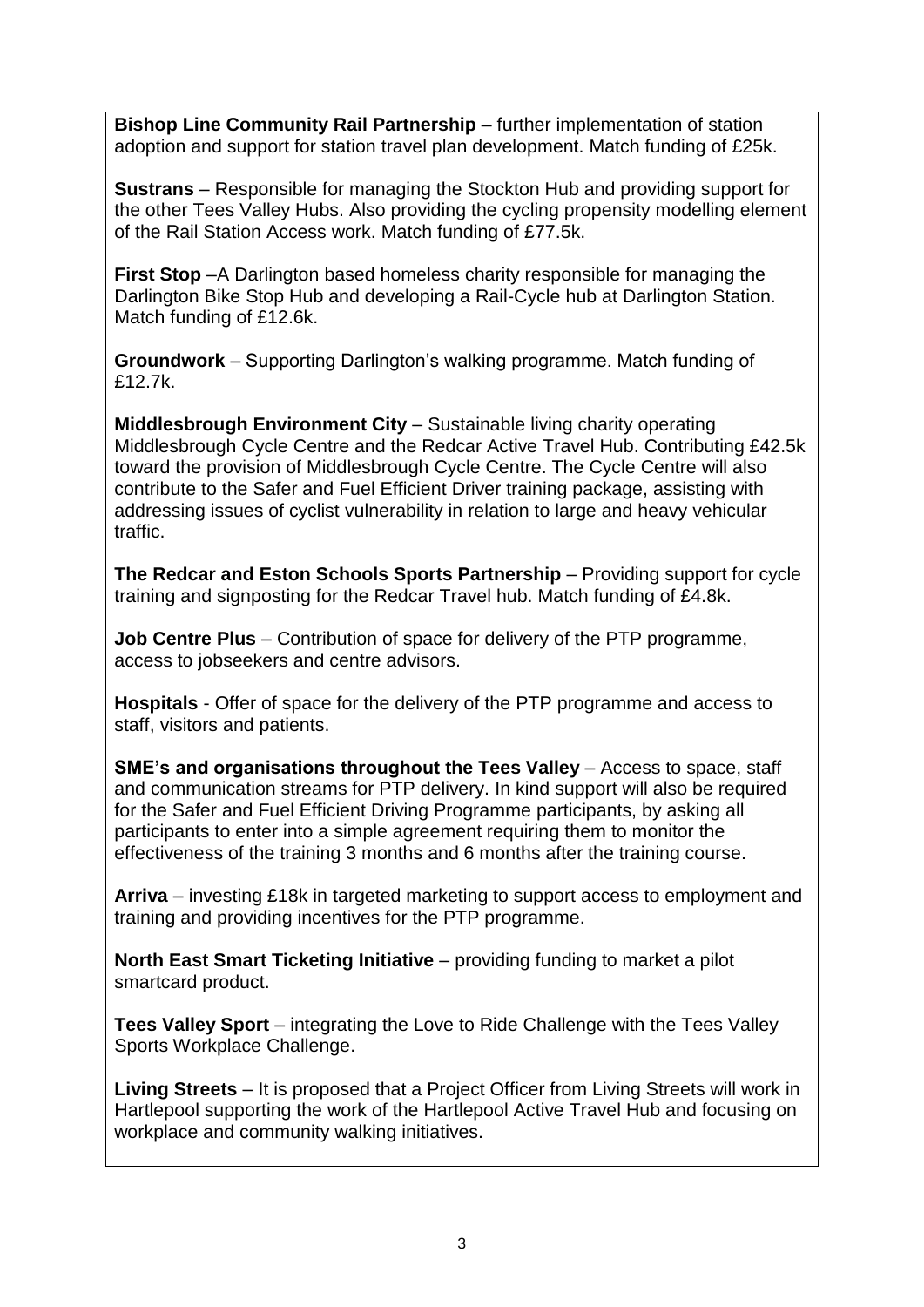# **SECTION B – The Business Case**

## **B1. The Scheme – Summary**

This project has been developed on 4 principles:-

- 1. Supporting the capital investment in the Local Growth Fund;
- 2. Building on the investment already made by the public and private sector;
- 3. Continuing with what is proven to work; and
- 4. A clear focus on:
- a. access to employment and supporting the economy;
- b. walking and cycling; and
- c. end to end journeys linking walking and cycling to bus and rail journeys.

Tees Valley Unlimited is a well-established Local Enterprise Partnership and has a clear economic ambition, articulated in the Strategic Economic Plan. The investment plan for transport includes £8.3m Local Growth Fund monies to support Sustainable Travel to Employment, a suite of measures to improve walking, cycling and public transport connectivity between housing and employment opportunities.

Over recent years there has been significant investment in sustainable transport including branded inter-urban bus services with new low emission vehicles; active travel hubs across the Tees Valley and improvements to the quality of rail stations and to rail service frequency.

There is a sound evidence base as to what has worked in LSTF 2015/16 and in previous projects and this has been used to inform the programme to ensure that it can deliver from day 1.

Marketing, information and the PTP programme will focus on working with businesses and job seekers; delivering a strong cycling message including a Love to Ride challenge and working with bus and rail operators to encourage sustainable end to end journeys.

## *Package 1 – Interurban Corridors*

There is a high degree of travel between the towns within the Tees Valley as well as to towns to the north in County Durham and to the south in North Yorkshire. Opportunities for employment and training need to be open to all, not just to those with access to a car. Both commercial bus operators have invested in high quality inter-urban bus services and the Easy Rider multi operator ticket has been extended across the whole area. These services are seeing passenger growth. Similarly the rail services across the Tees Valley are seeing good patronage growth, but there is more opportunity to increase sustainable travel to stations as well as grow patronage overall. The new rail franchises which come into operation in April 2016 provide a welcome opportunity to continue the good work on station adoption as well as promote new initiatives such as the introduction of a new discounted ticket for young people 16-18 and job seekers. A station travel plan under development by Virgin Trains East Coast at Darlington Station has identified that levels of cycling to the station is low – a new Bike Stop cycle hub at the station will help to address this.

The projects are: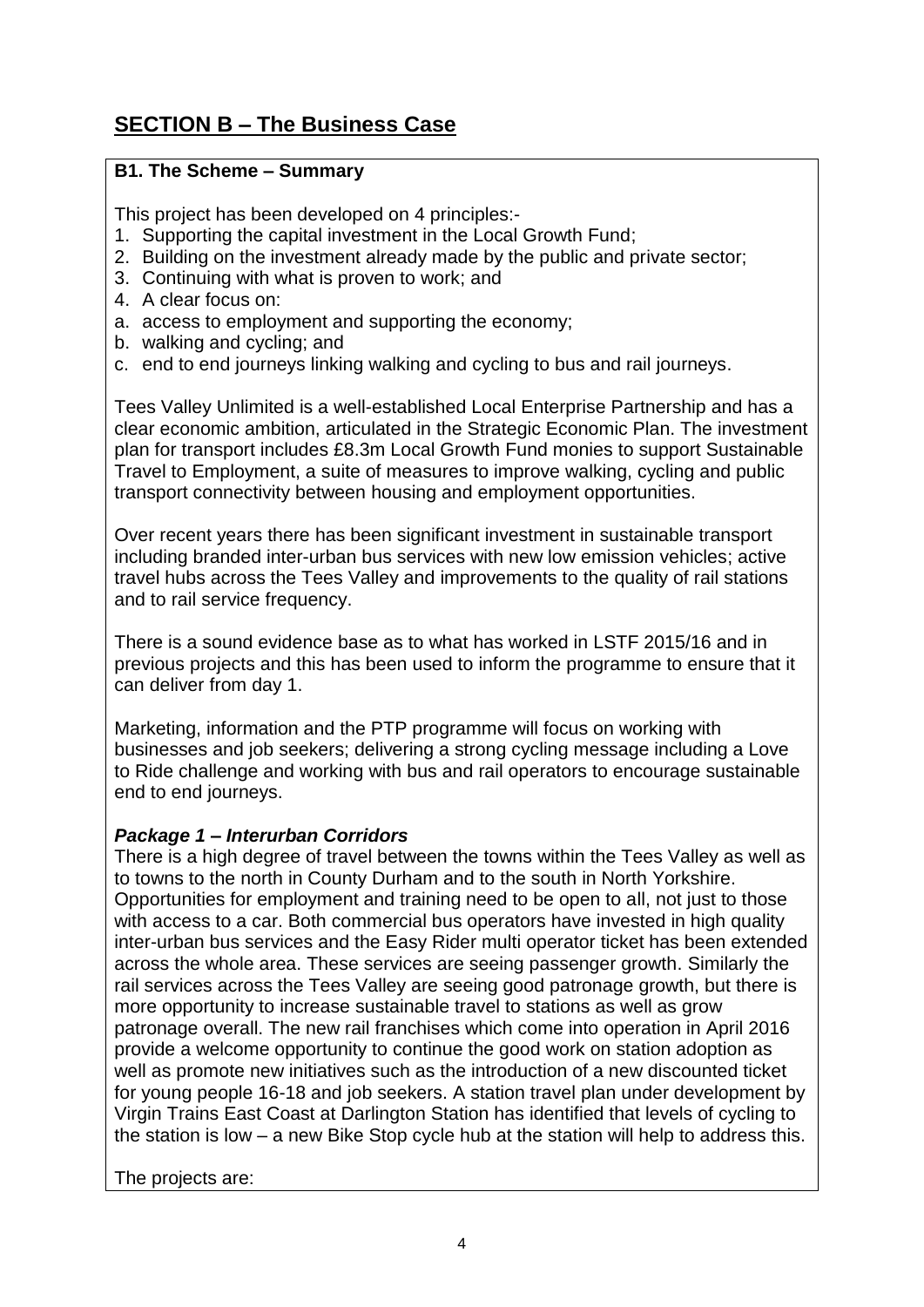#### Delivery of the Town Rider Bus Service

The Town Rider bus service connects Middlesbrough bus station with Riverside Park and Middlehaven via Middlesbrough Rail Station. The 2 areas are currently not served by un-subsidised public transport, but provide employment, training and education opportunities. Working with Middlesbrough College in Middlehaven, the provision of this service will allow a continued link in to a developing area of the town and remove transport as a barrier to accessing opportunities. The funding provided will allow the service to continue in the interim until Section 106 developer contributions are triggered, allowing support of a bus route servicing the wider Middlehaven and Riverside Park area.

In support of this route, Local Growth Funding has been agreed to provide improved waiting facilities at key stops around Riverside Park. This will improve the attractiveness of using the service.

#### Rail Station Access

We will continue to champion station adoption at all TV stations following the successes in 2015/16, targeting stations with the greatest growth potential for cycling, walking and bus multi-modal journeys. We will work closely with the newly appointed franchise holders for both TransPennine and Northern franchises to implement actions identified by the adopters.



Sustrans will undertake audits at 5 rail stations to predict cycle use along routes within 5km of the stations using census and locally derived data. This will provide information on those routes that should in future be developed to improve cycle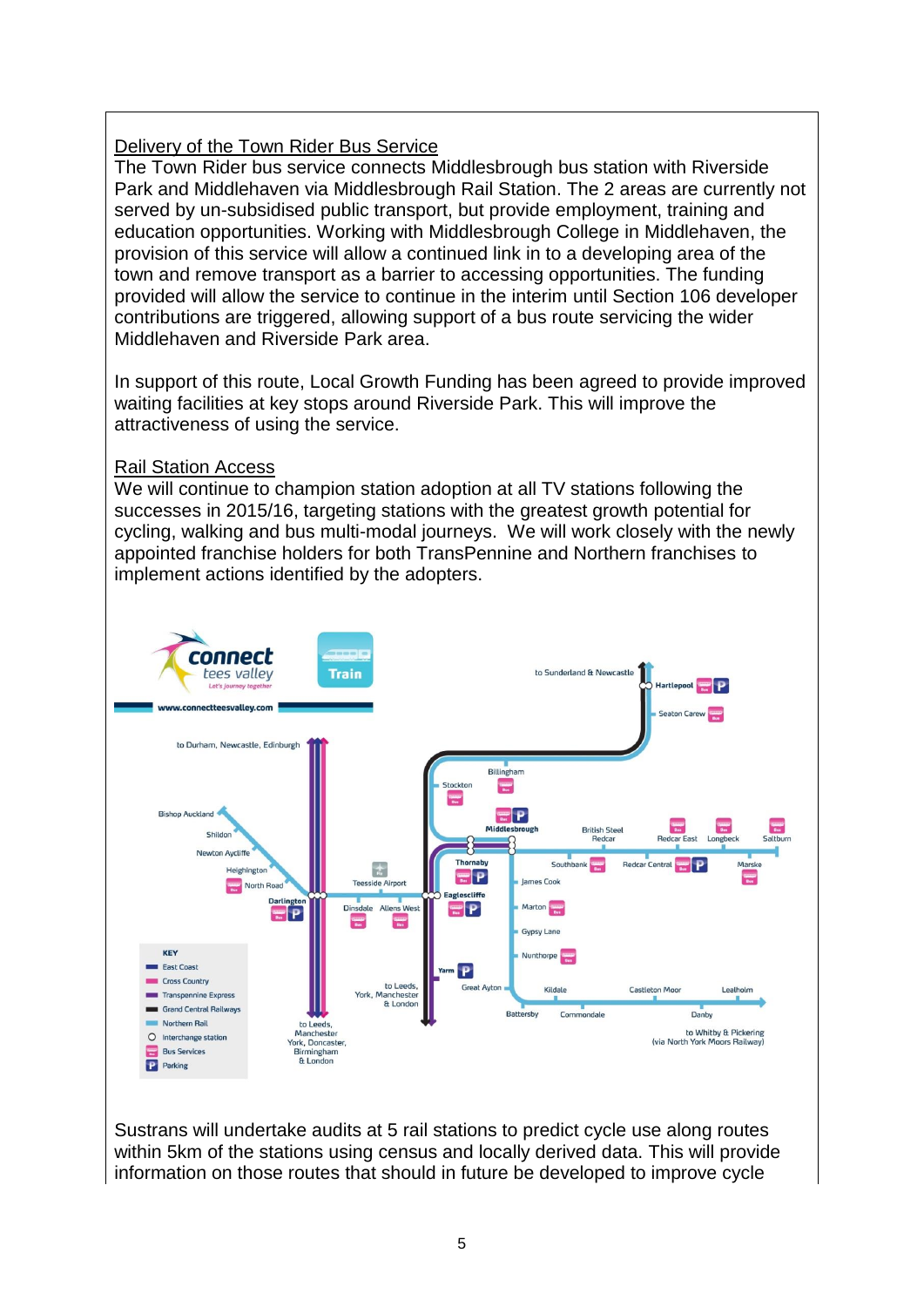access and outline proposals will be drawn up for these to feed in to the LGF process. In addition zone maps will be produced for 5 of the stations, as well as for 5 hospitals and some key employers to identify and promote walking and cycling routes to the sites. These will be used as part of the PTP programme.

Ticket options will also be promoted including the multi operator Easy Rider bus ticket, rail cards and a new young person and jobseeker rail ticket.

Virgin Trains are developing a station travel plan for Darlington Station on the East Coast Main Line and they will start to implement the action plan in 2016/17. It is recognised that there are low levels of cycling to the station. Bike Stop, a local charity that operates an active travel hub and bike recycling project in the town centre proposes to relocate to the station, providing cycle parking and maintenance to those travelling by train. This development will be supported over the next 2 years with 2 LGF funded projects to improve cycle access to the station including a bridge to connect the station to the adjacent Enterprise Zone.

These inter-urban trips will be supported by new information on the Connect Tees Valley website, particularly site specific pages for employers, hospitals and rail stations and will include real time bus and rail information as well as cycling information. Marketing campaigns will include Catch the Bus Week and another commuter campaign.

## *Package 2 – Local Trips*

#### Active Travel Hubs and Coordination

Each main town has developed an active travel hub. The successful active travel hubs provide a range of initiatives designed to encourage and support people to walk, cycle and use public transport more often. These have been instrumental in supporting people into being more active, both walking and cycling. However they have also offered a variety of opportunities for volunteering, apprenticeships and employment. Recycling schemes have enabled people to purchase low cost bikes so they can cycle to work. Cycle parking and maintenance courses have enabled people to take up and keep cycling. Staff from the hubs are also able to work with local employers and communities to support cycling activity. STTY funding will allow ongoing continuation and expansion of the hubs, increasing their impact and providing valuable support to new and existing users.

As the hubs are operated either in-house or in partnership with third sector organisations, the Active Travel Coordinator will work to share best practice, experience and resources from all partners in order to enhance effectiveness across the Tees Valley. This combined approach will assist in identifying ways to improve and make active travel journeys more attractive both locally and across the combined authorities.

A Sustrans Project Support Officer will further develop the scope and efficacy of each hub by recruiting and training a cadre of local volunteers who will become facilitators for additional walking and cycling activities. As well as building capacity into projects, the local volunteers will also help promote and champion the activities throughout their communities, providing sustainability and legacy to the programme.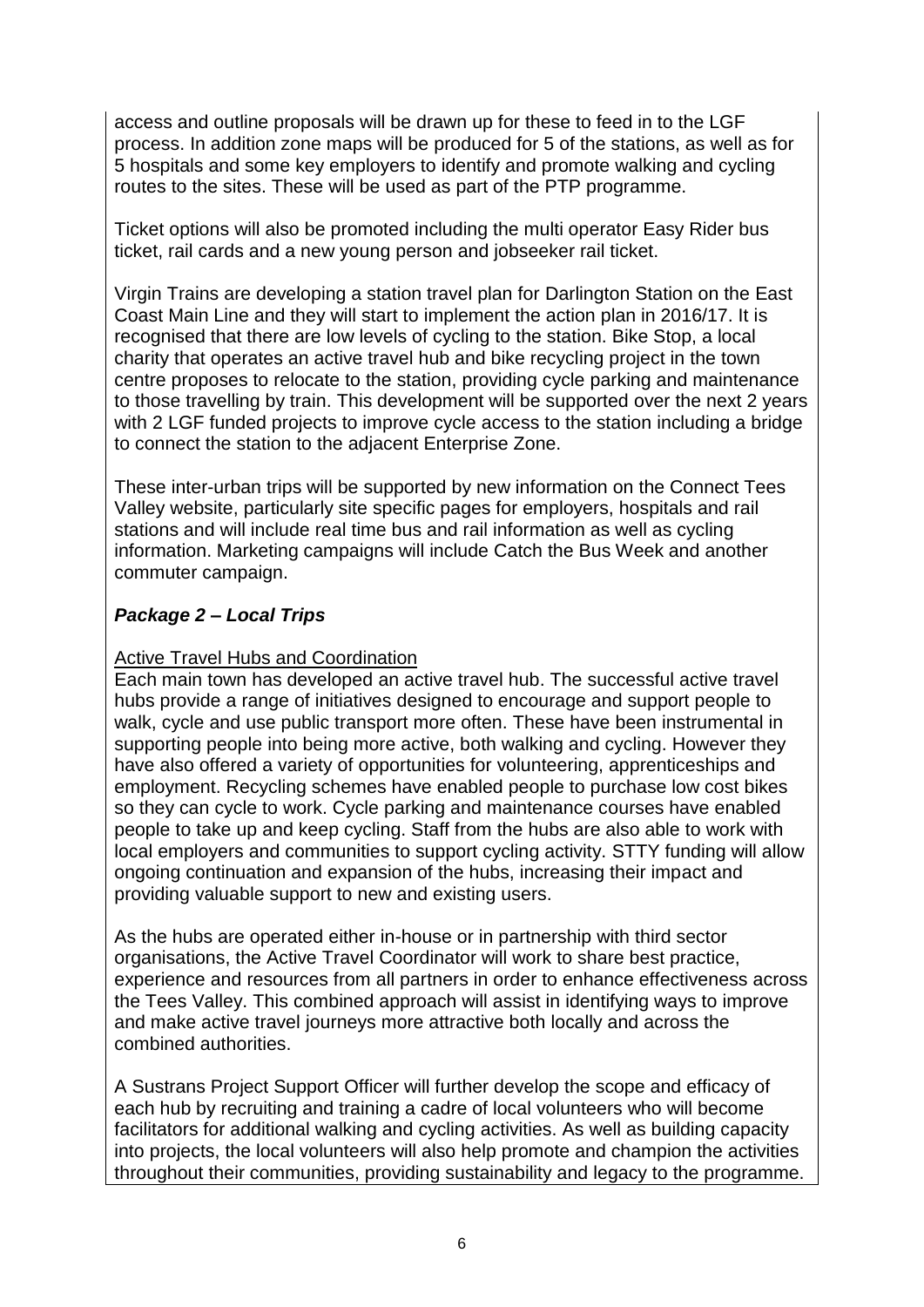The PTP and marketing programmes support the active travel element of this proposal. A Love to Ride Challenge was implemented in 2015 across 80% of the Tees Valley. It engaged 58 organisations and 865 riders, of which 393 were new riders (and 52% of them were still riding 3 months later). It is proposed to roll out the challenge again across 100% of the Tees Valley, working with colleagues in Tees Valley Sport who run a workplace programme. The Big Summer campaign will run again rewarding people who travel sustainably to key tourism attractions as well as promoting free activities including bike rides and walks.

#### Independent Travel Training

Independent Travel Training provides residents with learning and physical disabilities the opportunity to undertake their own sustainable transport journeys. Before intervention, the trainees are provided personalised services to access education, training or employment opportunities, funded by the Local Authority. After successful training, the learners are provided with the skills to travel independently, improving their opportunities and self-esteem, and accessibility.

#### **Safer and Fuel Efficient Driver Training**

This Project will offer training to drivers in the nationally accredited 'Safe and Fuel Efficient Driver' (SaFED) training programme. These courses will target the key transport user group with the intention of reducing CO2 emissions, making the roads safer, improving journey times and helping businesses save money. Courses will offer a half or full day package directed to those employees in SME's and Public Organisations throughout the Tees Valley who drive in their course of work. The training packages will be delivered to all types of drivers from car drivers to PCV and LGV drivers. The training will be supplemented by workplace seminars, newsletters and publicity events. Drivers involved in the project will be asked to provide a commitment to help with monitoring the effectiveness of the training delivered. This will involve submitting feedback information 3 and 6 months after the training course. The Project will also promote and develop alternative fuel options most notably electric vehicles.

The Project will be managed by a part-time scheme manager with part-time admin support. The courses will be delivered by an existing team of accredited 'SaFED' trainers building upon a successful LSTF initiative ran in Durham, Newcastle and Northumberland.

## *Package 3 – Information, Marketing and Communications*

## Personalised Travel Planning

The PTP programme has developed during 2015/16 from being primarily focussed on households to being a much more flexible programme that can use the same techniques to support travel behaviour change to multiple audiences. This has therefore been included in the proposal for 2016/17 which will include residential visits but also job centres, recruitment fairs, colleges, university, employers, hospital sites and community events. The programme includes monitoring to assess the impact of different approaches.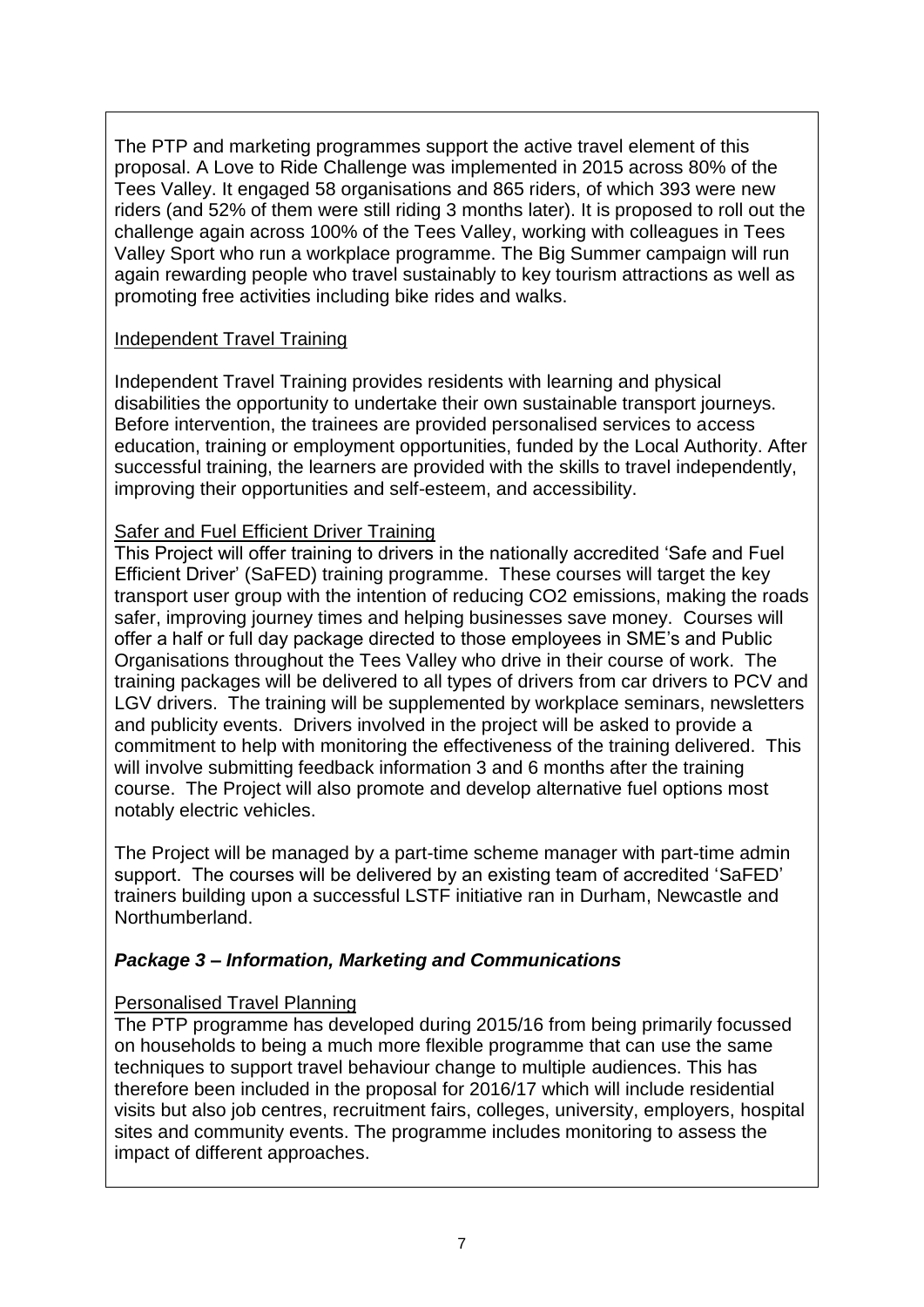Sustainable Travel Marketing Programme

The marketing team have developed a programme based on a small number of campaigns as well as some specific projects. The campaigns will include the Big Summer, Love to Ride and Happy Commuting.

The projects will include Catch the Bus Week, as well as some specific rail station marketing using new zone maps, a FAXI pilot at a business park and moving house supported by PTP. There will be a focus on young people as they head to college and employment. This will build on the successful 'Mr Journeyman' animated social media campaign from 2015.

Social media campaigns will also run for walking (May 2016), cycling (June 2016) and so on, linking to national campaigns including Bike to Work Week or Car Share Day.

The pledge campaign by which people pledge to travel more sustainably will continue. Currently over 1100 people have signed up. Initial research shows that 62% of people had made a change in their travel behaviour.

Development of the Connect Tees Valley Travel Information Portal Provision of an interactive online bus map showing realtime information at each stop on all routes where realtime capability exists. The mapping will be embedded within the www.connectteesvalley.com travel information site, supported by the five Tees Valley authorities.

Whilst every effort has been made to maximise the benefits of the project at the same time as looking to keep costs as low as possible, there are certain elements of the bid which are scalable and could be reduced further, if funding constraints at a national level dictated. Although not ideal, there are elements of the bid that could be scaled back without dramatically reducing the benefits of the project.



The Tees Valley's vision is for a high value, low-carbon economy which thrives on diversity and inclusivity and where employment opportunities are open to all residents. The Tees Valley Strategic Economic Plan (SEP) has a priority to 'Provide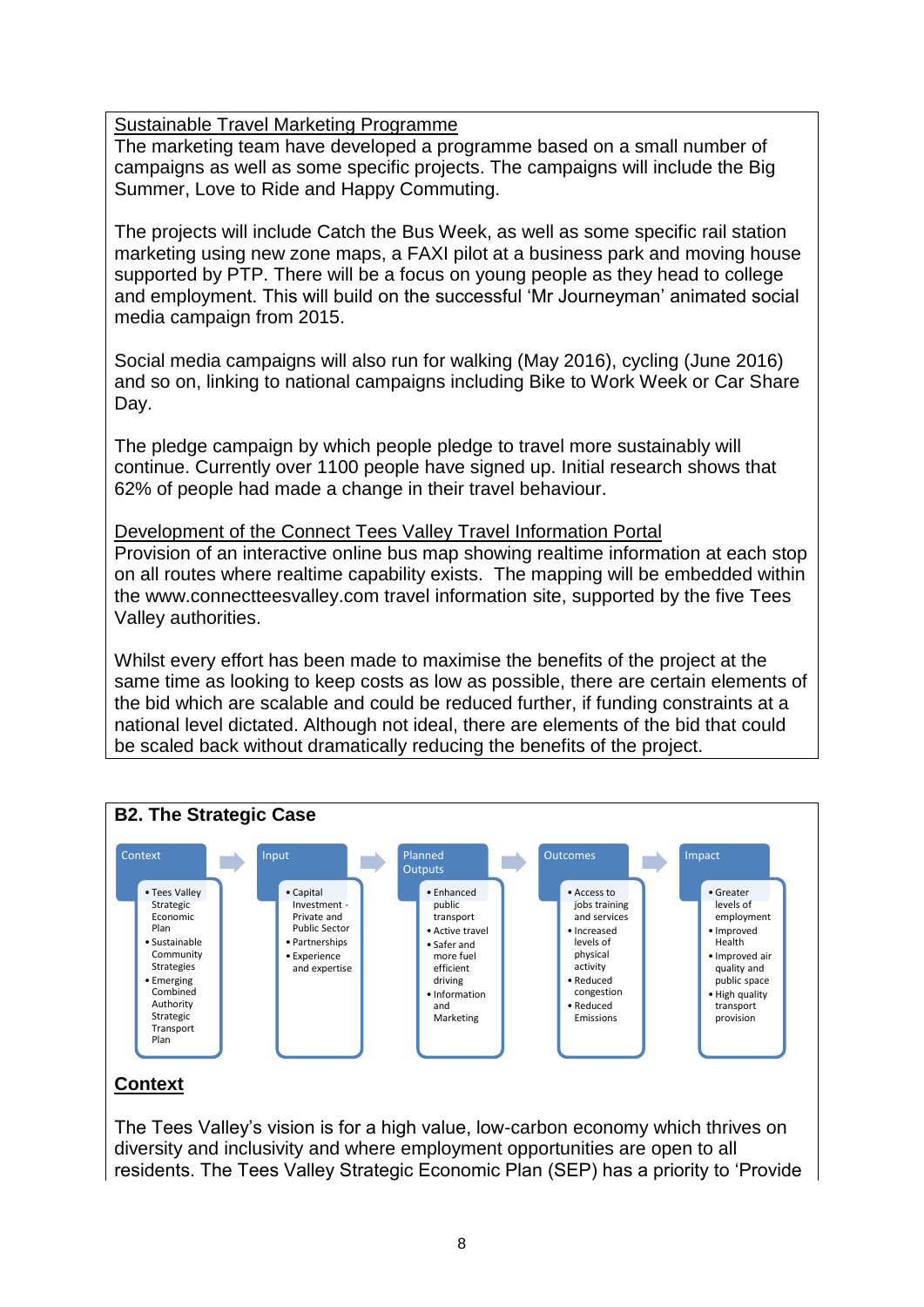Infrastructure to Enable Growth'. The SEP recognises that effective transport connectivity is crucial to the future development of the Tees Valley as it will stimulate, support and be a driver for economic growth. Overcoming barriers to get businesses and people moving, trading, working, learning and exporting is therefore essential to achieving the economic aims of the Tees Valley.

The sustainable transport network has been under continual development through local authority and private sector funding to develop comprehensive cycling networks, improve the quality, reliability and punctuality of public transport services, improve travel safety and reduce the perception of risk, provide low cost travel and provide access to opportunities for all.

The next stage of capital investment will be funded with £8.3m Local Growth Fund monies in a Tees Valley Sustainable Access to Employment Programme which will:

- Improve walking and cycling access between housing and employment and training provision sites – through links to existing and new employment sites and a reduction in severance in key locations created by the strategic road network and rail lines;
- Improve actual and perceptions of safety on existing transport networks to encourage the use of more sustainable modes – through continuous, direct routes, better lighting, improvements at known dangerous crossings and junctions and improvements at public transport interchanges; and
- Improve access to/from the Tees Valley's public transport network through improved walking/cycling links and improved public transport interchanges.

If an investment is not made in providing an alternative to the private car, existing and future employment sites will find their recruitment limited to only the car owning section of the population. There will also be an overreliance on the use of cars to access employment resulting in poorer health and air quality, and congestion with its resulting costly mitigation measures.

Over the last 4 years there has also been significant investment by the private sector in improving bus services, including investment in new low emission vehicles, rail services including an increase in service frequency across the Tees Valley and in rail freight through gauge enhancement from Tees Port to the East Coast Main Line.

As the economy has started to grow there has been an increase in house construction, new companies have moved to the area and existing companies have created new training and employment opportunities. However, just 278,300 of the Tees Valley's 417,000 working age population are in employment, with the Tees Valley providing just 292,500 jobs. The region is working to continue to narrow this gap in order to build the conditions for long-term investment and create a dynamic economy.

The programme will look to target improving accessibility for non-car modes for key strategic movements across the Tees Valley. It has been designed to contribute to the SEPs target to overcome barriers to get businesses and people moving, trading, working, learning and exporting. Therefore rail services and inter-urban bus services will provide the longer distance links across the Tees Valley. Improving local access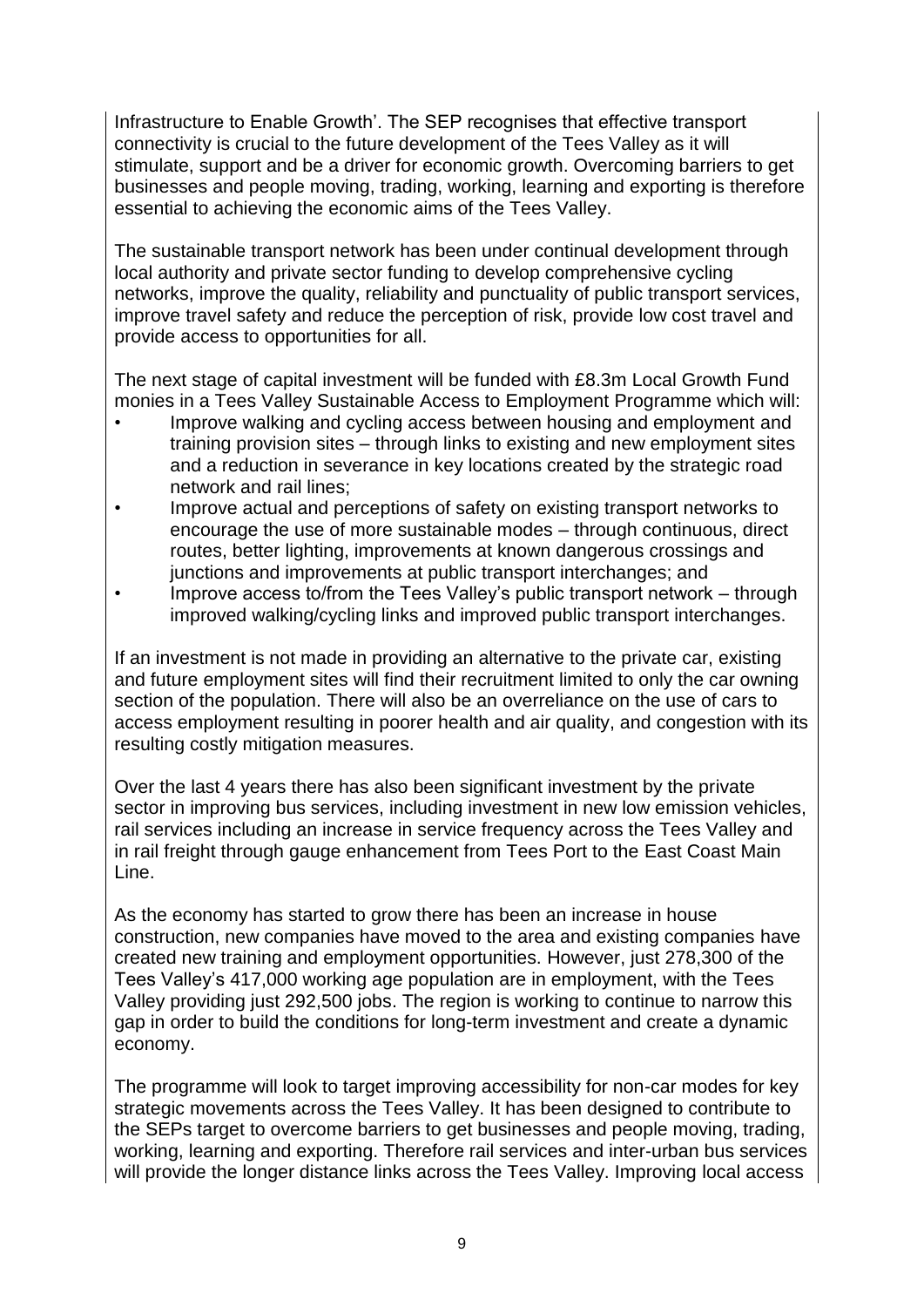to key strategic employment and development sites such as Enterprise Zones, town centres and new housing sites will provide sustainable travel options for the door to door journey.

The individual projects within the programme will support the local economy and remove barriers to growth, for instance providing a bus service to link the bus station, rail station and Middlehaven Enterprise Zone to enable people to access education, training and employment opportunities.

PTP Travel Advisors will work in Job Centres and with employers to provide travel information and support, including advice on multi operator bus tickets and a new jobseeker rail ticket. The Tees Valley Youth Employment Initiative will provide flexible support to young people (NEETS) to take up training and employment opportunities including journey planning and assistance with travel.

## *Accessibility*

The development of high quality sustainable transport access is vital in connecting the residents of Tees Valley to their employment, skills and training requirements. With only 281,000 jobs for a working age population of 421,000, unemployment is a persistent issue with youth unemployment, deprivation and barriers to work particular problems. To reduce worklessness it is vital to enable social mobility by creating local opportunities for training and employment that are cheap and easy to access. It cannot be assumed that residents will be able to access opportunities by car (30.5% of people in Tees Valley do not have a car, compared to 25.6% nationally), or live near to opportunities or existing sustainable transport networks.

## *Congestion*

High levels of congestion have a negative impact on the economy – the costs to the economy of congestion, specifically vehicle delay and increased journey times are well documented. Unacceptable levels of congestion will stifle regeneration through the planning process as well as by investors being deterred from investing in problem sites.

In comparison to costly highway schemes sustainable transport provision can provide a more cost effective, deliverable solution for reducing congestion on the highway network. A particular issue is low occupancy vehicles which contribute to a disproportionate amount of congestion to the number of people on the road. Through a combination of improved awareness, marketing and infrastructure from other funding sources (including LGF and LTP), the programme will look to encourage people to shift to sustainable modes where appropriate. Public transport, walking and cycling require significantly less road space and can help contribute to retaining the economic competitiveness that a free flowing well connected transport network can offer the Tees Valley.

## *Safety*

The programme, through measures such as the SaFED project, will look to improve the safety for active travel users from journeys where cars are the only option by providing drivers with the skills to change their driving habits and increase their awareness of other road users.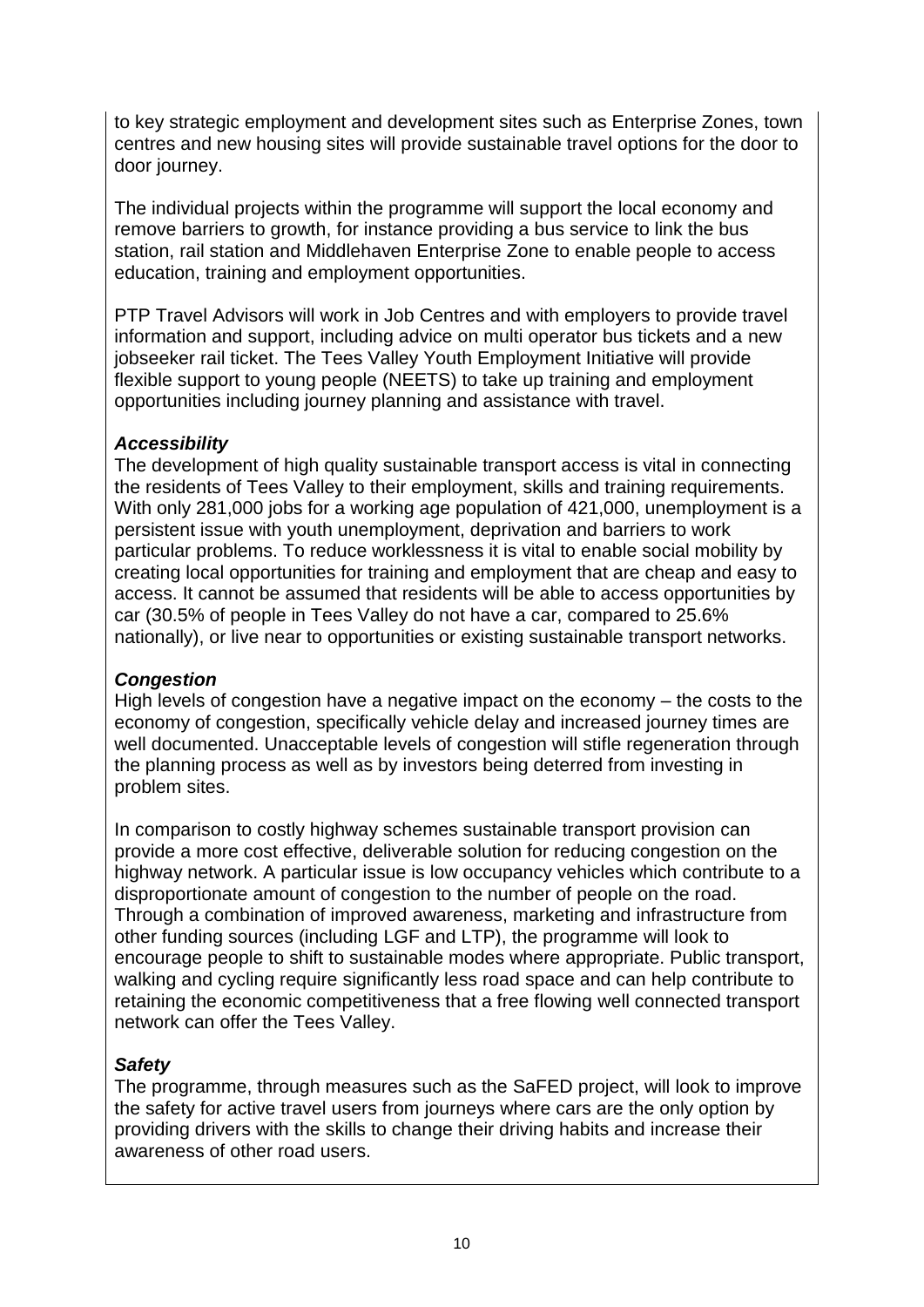## *Environment*

Motorised vehicles continue to be a major contributor to carbon emissions, poor local air quality (NOx, particulates, etc.) and noise pollution. Whilst modern technology, such as more efficient engines and electric vehicles, is reducing emissions from motorised vehicles, sustainable transport still provides a solution which can make a much larger impact on a growing urban population. The SaFED project will also look to reduce CO2 emissions from journeys where cars are the only option by providing drivers with the skills to change their driving habits.

#### *Health*

Active travel modes, including accessing public transport networks, have the potential to improve the health of the Tees Valley population. The NHS guidelines of 150 minutes moderate activity per week for adults aged between 19 and 64 can easily be covered by commuting by bicycle or fast walk for 15 minutes each way 5 days a week, or a fast walk to/from a bus stop/railway station. Active travel can help tackle obesity and has been proven to reduce time off work due to sickness, which can help local employers to improve productivity and competitiveness.

## **Inputs**

The Tees Valley is not starting from a stationary position, much is well underway, both in terms of economic recovery and growth and the required investment into **transport connectivity** and infrastructure. Examples include

- The Tees Valley Bus Network Improvement project has seen the delivery of bus priority measures, new and improved passenger waiting facilities, enhanced information and marketing and as a result services are more reliable, punctual and customer satisfaction has increased;
- Bus operators have invested in new low emission fleets and branded inter-urban corridors including the high spec MAX and Sapphire services, resulting in growing patronage;
- Following an increase in rail service frequency, a programme of rail station improvements and a new station at James Cook University Hospital, rail patronage is growing across the Tees Valley; and
- New cycle routes have provided continuous direct routes to places of education and employment.

**Effective partnerships,** where both partners contribute something for mutual benefit, are well established through the Transport and Infrastructure Group (part of the LEP), the Punctuality Improvement Board (bus operators) and through local project boards. In addition, new partnerships are developing in the rail sector:

- The development of a masterplan for Darlington Bank Top Station involving Network Rail, TOCs and the LEP
- New rail franchises for Northern and TransPennine rail operation provide opportunities for partnership and investment to promote sustainable travel to rail hubs and the further extension of community rail.
- Virgin Trains now operate the East Coast rail franchise and are working in partnership on their station travel plan, for Darlington station

## **Experience**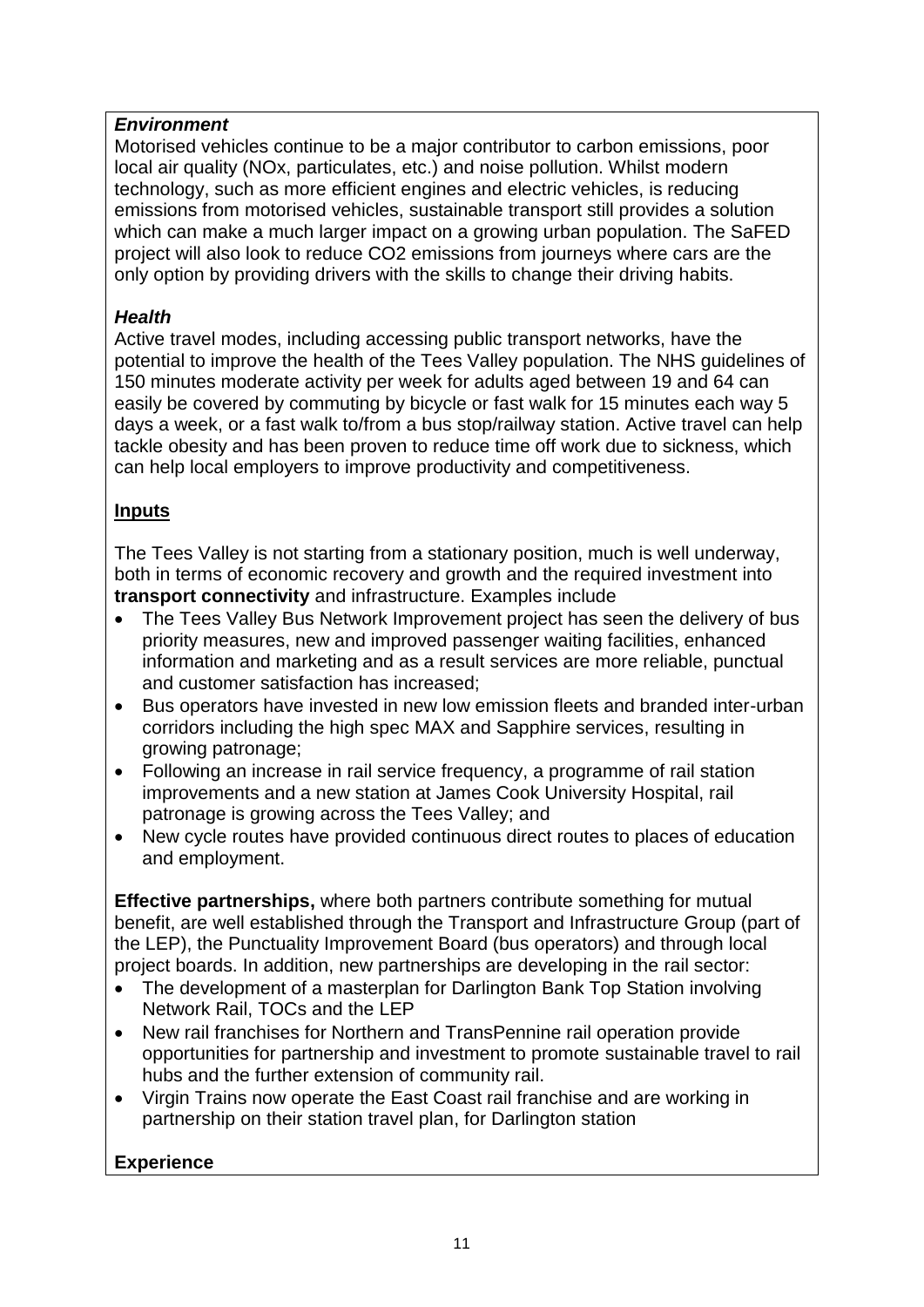The Tees Valley has a great deal of experience on developing and implementing sustainable transport schemes, activities and initiatives through sharing best practice. For example during the 2015/16 LSTF project:

- A Tees Valley Active Travel coordinator has ensured that best practice has been shared across active travel hubs as well as practical assistance to share resources, ideas and monitoring
- The PTP programme which was delivered successfully by Darlington Council as part of its LSTF project 2011-2014, was extended to deliver across the Tees Valley using experienced staff and tried and tested training, app support and collateral.
- The Tees Valley wide public transport marketing delivered as part of TVBNI which had worked alongside Darlington's LSTF marketing programme was combined to deliver a Tees Valley wide sustainable travel marketing programme in 2015/16.
- The successful Independent Travel Training programme in Middlesbrough has been extended to 2 neighbouring authorities

## **Planned Outputs**

The planned outputs are detailed in the 3 packages: Package 1 – inter-urban trips, accessing employment Package 2 – local sustainable trips, with a focus on active travel Package 3 – marketing and information - building on TVBNI/LSTF legacy

They can be summarised as follows:

- Operational bus services and bus service extension;
- Station adoption and options to improve sustainable travel to 5 key stations;
- A pilot Rail Cycle Hub;
- Further development of the Active Travel Hubs including delivering cycle maintenance courses, cycle recycling, guided rides/walks, workplace events and facility development;
- Safer and Fuel Efficient Driving;
- Programme of work with new and existing employment sites and job centres to promote sustainable transport options to workers and residents;
- Provision of an interactive bus map;
- Connect Tees Valley marketing targeting commuters, job seekers, leisure trips and young people; and
- Improved travel information from Door to Door, including ticketing.

## **Outcomes**

The outcomes tend be short and medium term benefits to both the people and the place and should address the issues in the SEP and seek to achieve the objectives set out in the work packages. These include:

- People without access to a car being able to take up training and employment opportunities;
- Employers being able to recruit and retain staff at sites which are poorly served by public transport due to their location at a distance from commercially viable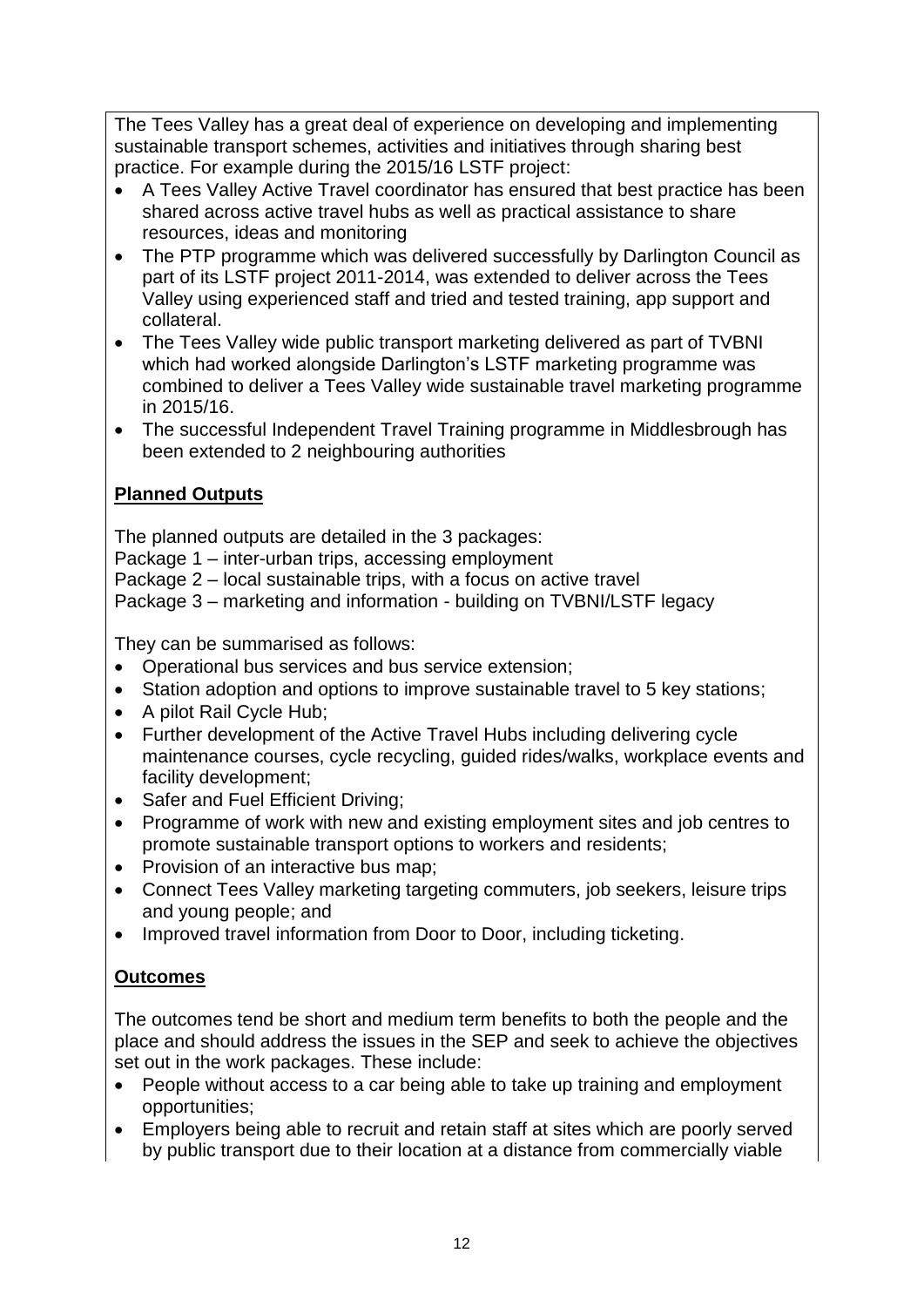routes (particularly associated with large scale freight and logistics centres and chemical industries which are based away from residential populations);

- Inward investment by new private sector industries based on good regional, national and international transport links as well as good local sustainable transport;
- High quality public transport and higher levels of customer satisfaction;
- Increased Bus Patronage and user satisfaction:
- Increased use of sustainable transport;
- Development of a commercially attractive bus route;
- Increased number of passengers arriving at stations by sustainable modes;
- Increased driver road safety awareness of vulnerable road users, most notably cyclists;
- Increased number of job seekers in employment or training after PTP conversation;
- More people being more active more often:
- Reduction in CO2 through the adoption of fuel efficient driving practices; and
- Benefits to businesses through reducing transport and fuel costs as a result of the SaFED training.

These can all be monitored through existing data collection methods such as patronage data, traffic counters, Passenger Focus customer satisfaction, NHT surveys and Sport England surveys.

#### **Impacts**

The impacts are measured over the longer term. They may be associated directly with these proposals but more likely as a result of a combination of capital investment through LSTF, LGF, private sector and EU funding together with revenue funding from LSTF and other sources. They should not be the endgame, but act as a catalyst to further investment and development to create a high quality place for all in the Tees Valley.

- Job creation 25,000 jobs by 2025
- Reduced dependency on welfare
- Improved health
- Reductions in carbon and other emissions from transport
- Construction of significant numbers of additional houses but with car traffic growth minimised and high quality residential environments
- A growing commercial bus network supporting the local economy
- Investment in rail by the Train Operating Companies and Freight Operating Companies as demand for freight and passenger rail services increases

The success of this project and the complementary LGF Programme will be determined by the proportion of people travelling to work by sustainable modes of transport. The Tees Valley is targeting a 5% reduction in the number of people travelling by car for journeys to work of less than 3 miles by 2020. This will be achieved through:

- an increase in the number of people travelling by foot;
- an increase in the number of people travelling by bicycle;
- an increase in the number of people travelling by rail;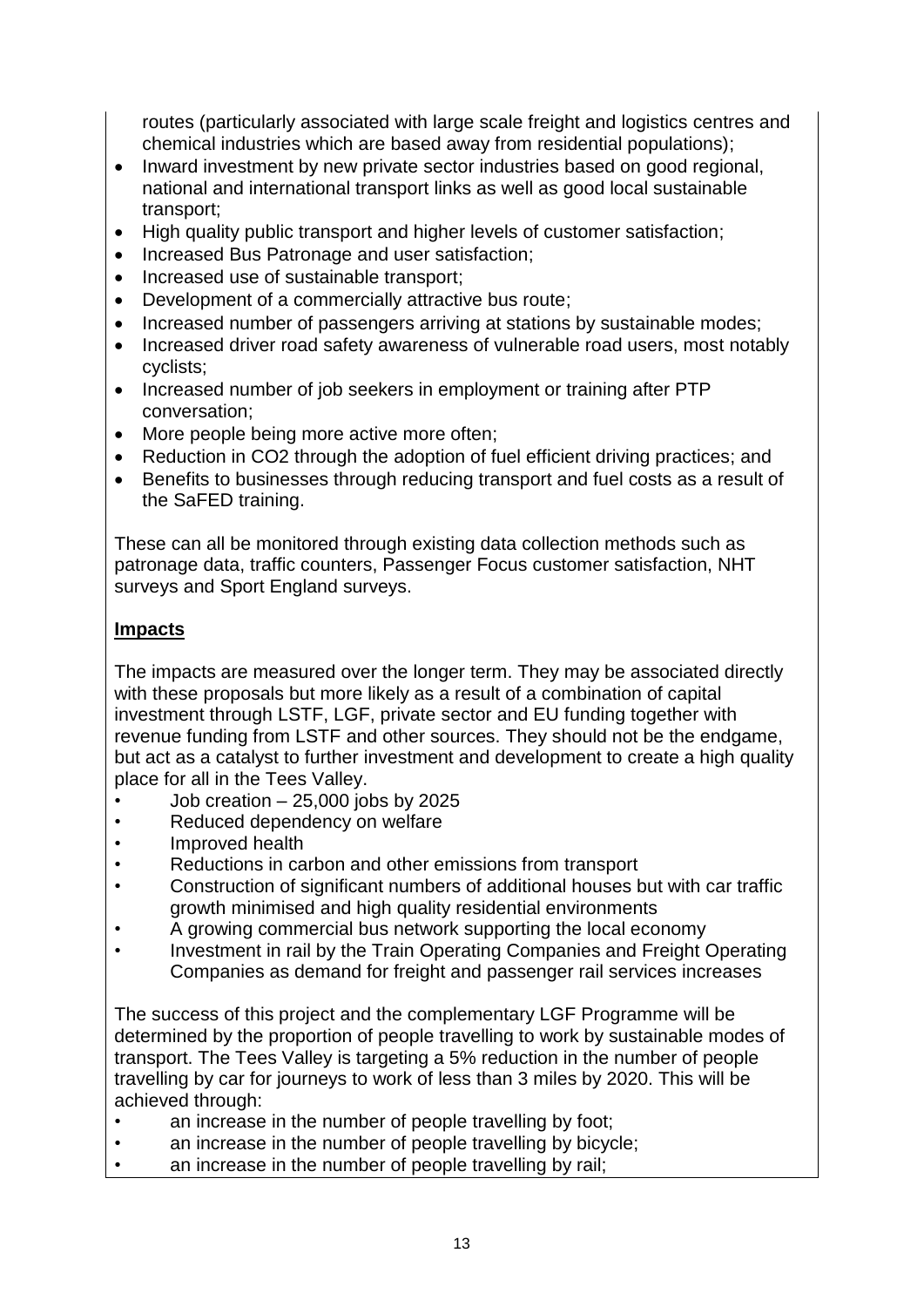• maintaining the number of people travelling by bus;

A key outcome will be the number of the 25,000 jobs created and the number of houses completed that are accessible by bus and other sustainable transport modes.

Of course there are numerous external factors which could affect the uptake of sustainable modes in the Tees Valley that are out of the control of the programme (e.g. a reduction in travel due to job losses such as SSI, a reduction in bus services, development in areas away from sustainable transport networks). However, with previous experience of similar levels of investment, such as Darlington's Local Motion Programme, which saw a 9% reduction in cars being driven between 2004 and 2008, it is believed that this shift is achievable.

## **B3. The Economic Case – Value for Money**

The packages within the bid are intended to support the ambitions of the Strategic Economic Plan and to specifically support the Sustainable Transport elements and associated sustainable transport capital interventions in the Local Growth Fund and Local Transport Plans.

The sustainable transport element of the Local Growth Fund proposes significant further investment in cycling, walking and public transport infrastructure in between 2016/17 and 2019/20. The combined capital cost of the various interventions is £8.3m and constitutes interventions that support sustainable inter-urban trips and local sustainable trips. Jointly, between the LGF sustainable access programme and revenue funds that the Tees Valley will continue to bid for, the area is targeting a reduction in the number of cars being driven for journeys of less than 3 miles by 5%, by 2020.

Experience in delivering these types of improvements shows that value for money is best achieved when revenue funding is used to support significant capital investment. Tees Valley Authorities are well practised in this approach and it has latterly been used in supporting the implementation and marketing of services and facilities improved through the Connect Tees Valley LSTF Programme and the Tees Valley Bus Network Improvement project.

Darlington's Cycle Demonstration Town project included significant revenue support to publicise and market the cycling "offer" in the town. Cycle usage increased as new infrastructure was implemented and subsequently "marketed" through the provision of area wide marketing and information and Individualised Travel Marketing.

It is difficult to accurately and meaningfully derive Value of Time savings from these initiatives due to the dispersed nature of their locations and indeed the varied nature of the interventions proposed across a range of modes. We will not therefore be providing Value of Time calculations.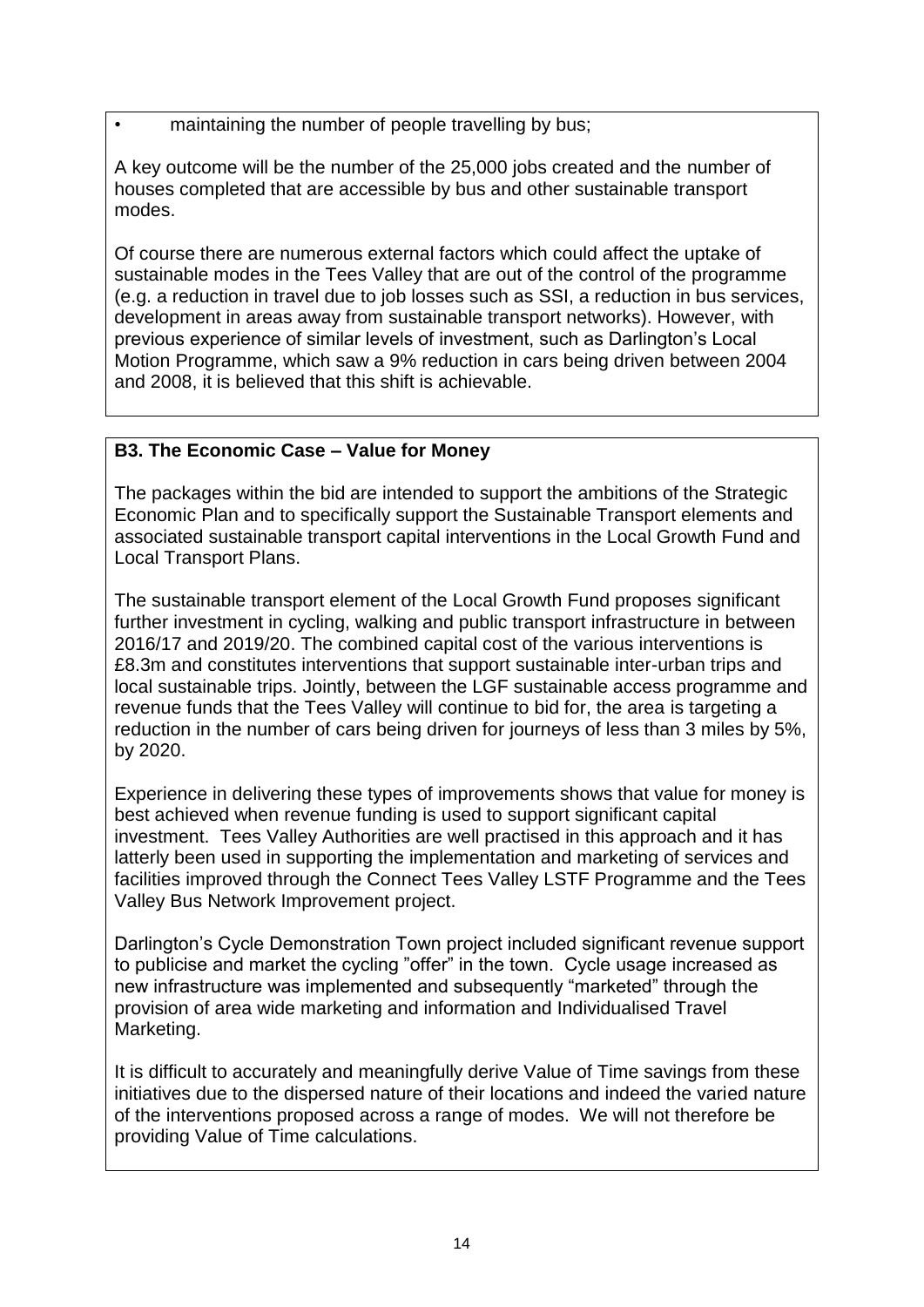In addition, there is significant crossover between the work packages i.e. a bus service improved or provided in package 1 is likely to be marketed to businesses and residents as part of the Individualised Travel Marketing. Similarly, package 3, marketing and information, will provide benefits for packages 1 and 2 but are difficult to quantify.

In the interests of simplicity and to avoid double counting or time consuming disaggregation of benefits, the benefits for package 1 will be expressed as additional bus trips and Package 2 will be expressed as vehicle kilometre reductions with associated carbon savings.

An appraisal summary table, Scheme Impact pro-forma for individual elements of the project and an aggregated scheme impact table is attached at **Appendix B**. The benefits and outcomes of the packages are provided in the Appraisal Report in **Appendix C**.

Some elements of the project do not have scheme impact tables as there impact cannot easily be measured, for instance it is difficult to accurately assess tangible benefits of the marketing and information activities.

The aggregated table indicates that Package 1 will result in an additional 80,000 bus journeys than if funding was not made available. It also indicates that package 2 will result in a reduction of 5,624,652 vehicle kilometres and an associated saving of 1,157 tonnes of carbon.

## **B4. The Financial Case – Project Costs**

#### **Table A: Funding profile (Nominal terms)**

| £000s                           | 2016-17 |
|---------------------------------|---------|
| <b>DfT funding sought</b>       | 994     |
| <b>Local Authority</b>          | 83      |
| contribution                    |         |
| <b>Third Party contribution</b> | 446     |
| including LGF                   |         |
| <b>TOTAL</b>                    | 1,523   |
|                                 |         |

#### **B5. Management Case - Delivery**

Members of TIG and officers at TPOG level were responsible for overseeing the delivery of the £60m programme of measures that made up the Tees Valley Bus Network Improvement (TVBNI) scheme. TVBNI was made up of a number of schemes largely designed, procured and delivered by individual local authorities to an agreed Tees Valley specification.

The programme was managed through a TVBNI Project Board (including TIG representatives) and TVBNI Project Manager Group (including TPOG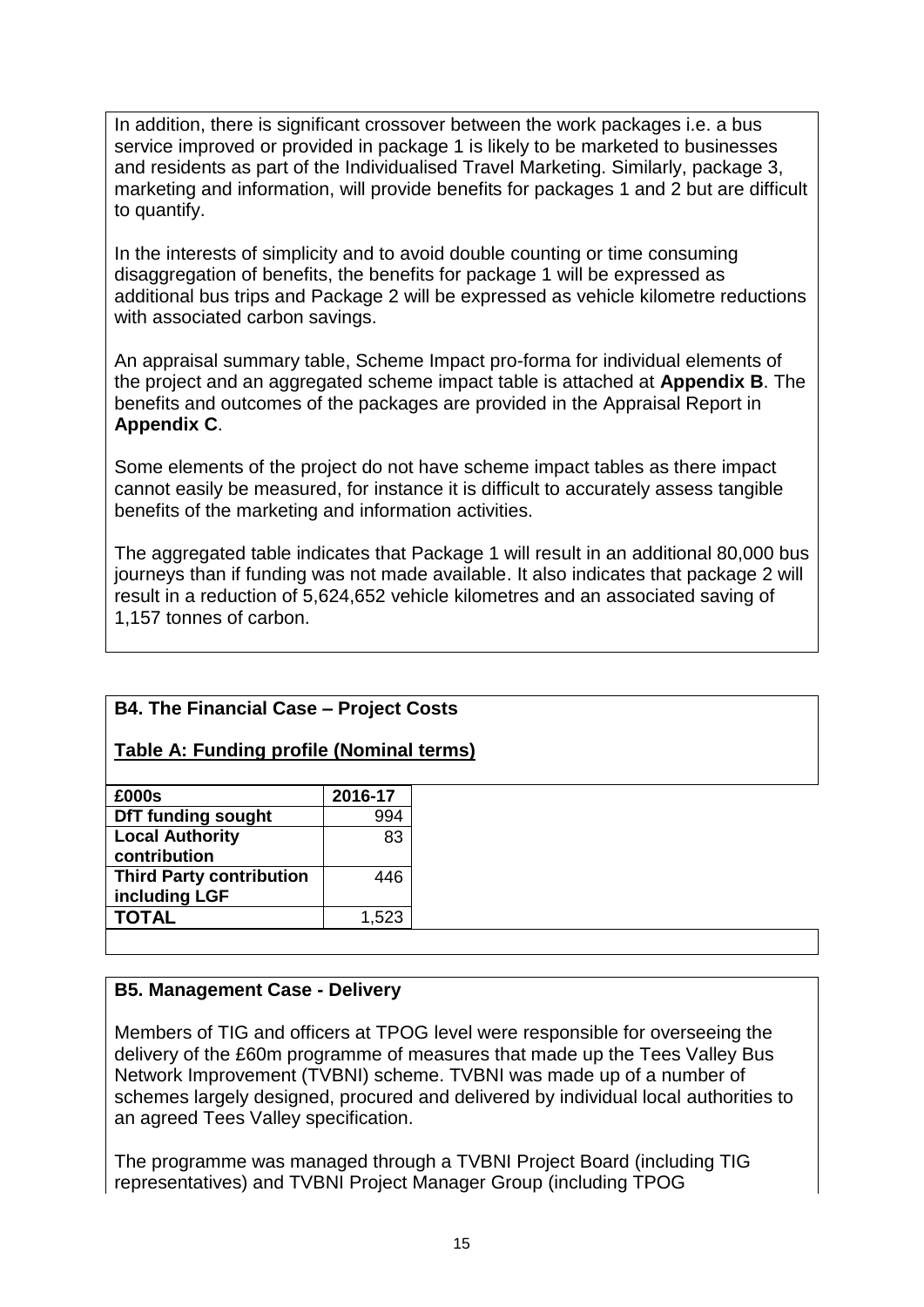representatives). This included setting project objectives, managing project identification, business case development, project sifting/prioritisation, project delivery, programme/project change management, partnership management, project evaluation and project monitoring.

Members of TIG and officers at TPOG level are currently responsible for delivering the £1.27m Connect Tees Valley Local Sustainable Transport Fund 2015/16 Programme. This comprises of a number of individual schemes that are being delivered by individual local authorities. The programme is being managed by TVU and members of TPOG, with TIG signing off quarterly progress and change reports. The programme is being funded due to a successful application for funding to the DfT which required benefits to be estimated for the various elements of the programme and value for money to be calculated. Schemes within the programme are delivered by individual authorities e.g. the Riverside Bus Service in Middlesbrough, or in some cases, one authority delivers a scheme across the Tees Valley, e.g. the Personalised Travel Planning programme is delivered by Darlington across Tees Valley households, businesses and Job Centres.

At a project level the local authorities are vastly experienced in the delivery of sustainable transport schemes through their Local Transport Plan Integrated Transport Block. All of the Tees Valley authorities have good track record of delivering their schemes, identified through the Department for Transport's Annual Progress Report monitoring processes.

Specific examples of the proven track record of delivery of sustainable transport schemes in the Tees Valley includes:

- Improving bus punctuality;
- Slowing/halting the decline in bus use;
- Significant improvements with bus satisfaction particularly amongst young people;
- Our marketing campaigns have cut through with the general public (evidenced with growing visits to the Connectteesvalley.com website and the Institute of Marketing award for our campaigns); and
- National recognition of our excellence in delivery LSTF/UK bus award wins (3 awards) and NTA nominations (3 nominations in 2 years).
- a) A project plan (typically in Gantt chart form) with milestones should be included, covering the period from submission of the bid to scheme completion. The definition of the key milestones should be clear and explained. The critical path should be identifiable and any key dependencies (internal or external) should also be explained. Resource requirements, task durations and contingency should be detailed and easily identifiable.

A copy of the Project Plan is available in **Appendix F.**

b) **Where relevant**, if delivery of the project is dependent on land acquisition, please include a letter from the respective land owner(s) to demonstrate that arrangements are in place in order to secure the land to enable the authority to meet its construction milestones. **Not relevant**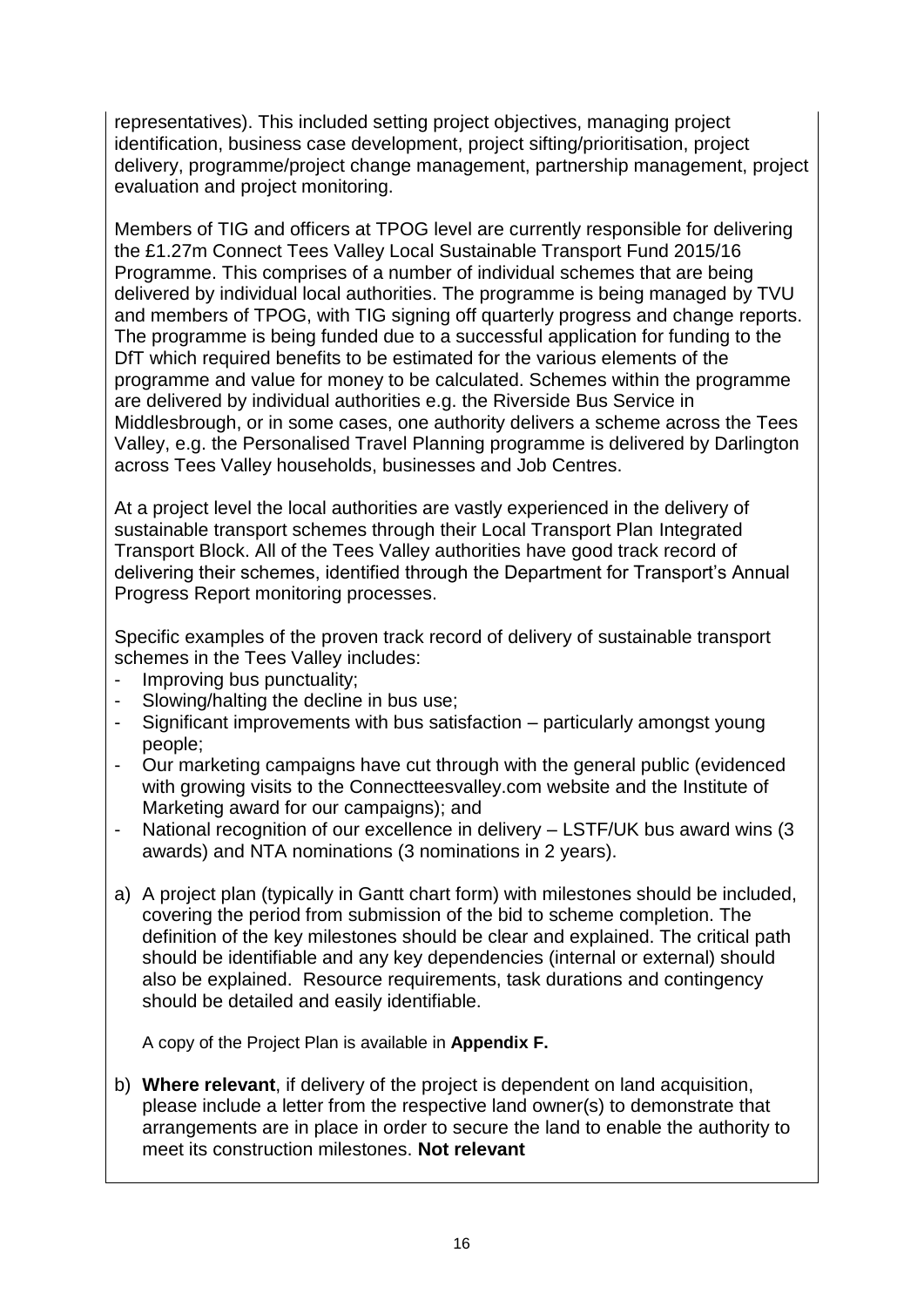c) **Where relevant**, please provide summary details of your construction milestones (at least one but no more than 5 or 6) between start and completion of works: **Not relevant**

## **B6. Management Case – Statutory Powers and Consents**

a) Please list separately each power / consents etc obtained, details of date acquired, challenge period (if applicable) and date of expiry of powers and conditions attached to them. Any key dates should be referenced in your project plan.

#### **N/A**

b) Please list separately any outstanding statutory powers / consents etc, including the timetable for obtaining them.

**N/A**

#### **B7. Management Case – Governance**

TVU is a voluntary public/private partnership set up to develop and deliver strategic economic growth across the Tees Valley. It is the Local Enterprise Partnership for the Tees Valley and has a private sector-led Leadership Board, an Investment Panel and a range of thematic groups that support, advise and inform the Panel and Board on key strategic matters.

TVU Investment Panel, Management Group and Transport and Infrastructure Group have been consulted during the development of this Bid and have approved it before submission.

A Programme Management Framework which provides a robust, transparent and thorough approach to all aspects of programme management has been approved and will be used for all transport programmes/projects delivered by Tees Valley Unlimited.

Programme management will be the responsibility of the following groups:

#### Investment Panel (IP)

The Investment Panel was set up to manage any funds under the direction of TVU and oversees project development, delivery and closure and performance management. The Panel is responsible for making recommendations to the Leadership Board for 'selecting' projects to put forward to government in a bid to receive funding.

#### TVU Management Group (TVUMG)

TVUMG is responsible for overseeing project development, delivery and closure and performance management as detailed in the approved Programme Management Framework. It is also responsible for overseeing and approving any project changes.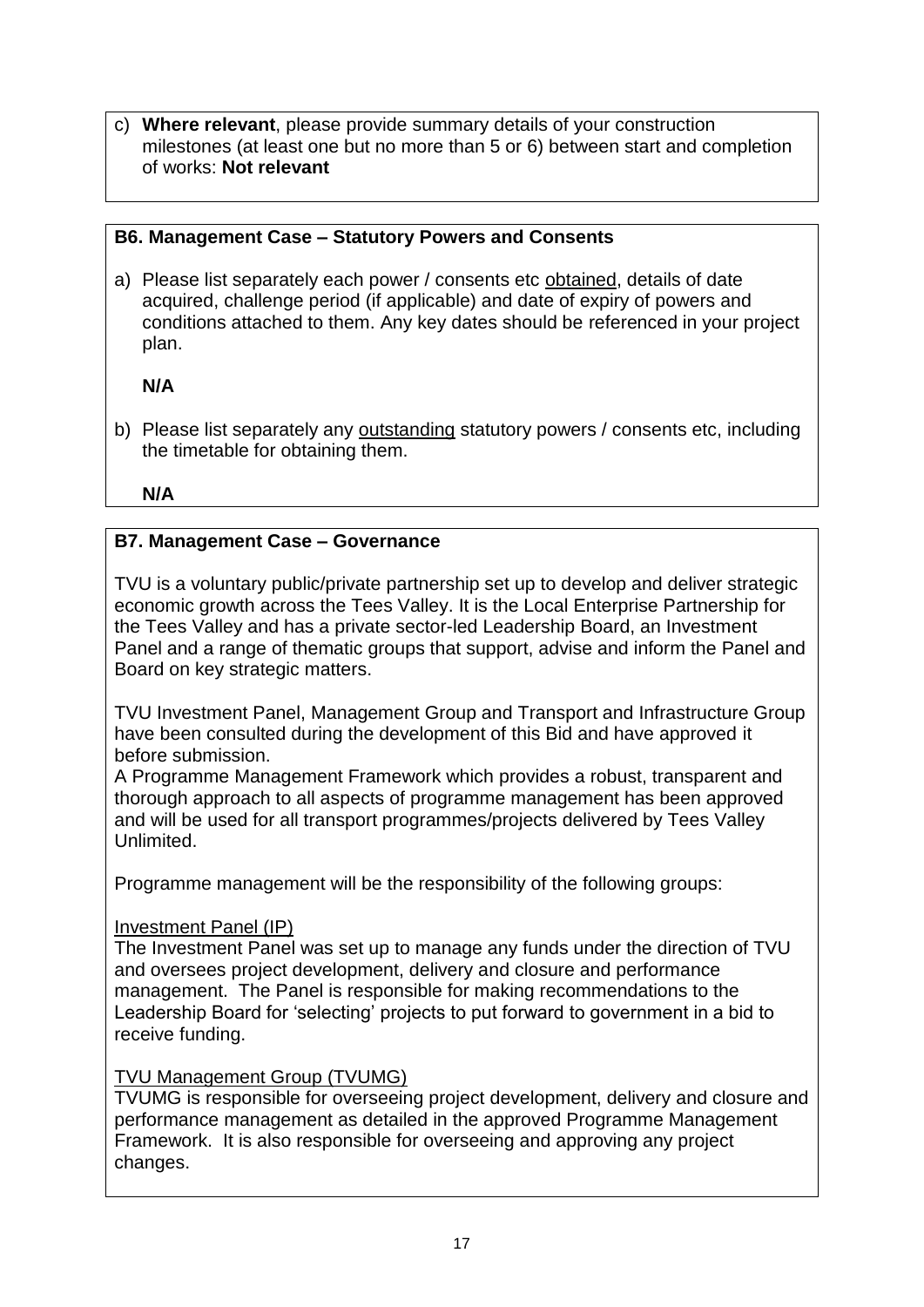Transport and Infrastructure Group (TIG)

TIG which is chaired by a private sector member of the Leadership Board is responsible for overseeing the Programme.

TIG was set up to lead and set the direction of the Tees Valley's key strategic priorities relating to Transport and Infrastructure provision in the Tees Valley in support of its economic growth ambitions. It has delegated authority to re-profile and re-allocate spend to other 'selected' projects when required.

TIG is responsible for ensuring that all elements of the Programme are delivered in accordance with the funding conditions and the project is delivered to cost, time and quality requirements. It will receive regular highlight reports/exception reports and risk management updates from TPOG and the Programme Manager; oversee stakeholder management and will be responsible for making decisions on any significant risks that could affect the project in terms of cost or delivery.

Linda Edworthy – Senior Responsible Officer is a member of TIG.

## Transport Planning Officers Group (TPOG)

TPOG will manage the implementation of the projects and provide regular updates to the Programme Manager. It will be responsible for overseeing and approving any minor project changes; those that have a <10% variance spend/outputs/project delivery slippage. TPOG will meet on a monthly basis throughout the life cycle of the programme with the first meeting for this Programme taking place in May 2016.

The group consists of representatives from the five Local Authority areas.

## Roles and Responsibilities

## Project Managers

TPOG members are the Project Managers for the programme and are responsible for the day to day delivery of the various initiatives. Their responsibilities include:

- Management of contracts with external organisations;
- Management of performance of external organisation in terms of delivery and quality;
- Ensuring payment of invoices is carried out in a timely manner;
- Provide regular updates on projects and attend monthly programme meetings;
- Support the Programme Manager in the collation of highlight and exception reports;
- Provide updated information relating to risk management;
- Provide budget management information to the Programme Manager;
- Interrogate and challenge expenditure to ensure procurement rules are complied with;
- Prepare grant claim forms and submit in a timely manner.

Programme Manager – Strategic Transport Planning Officer, Tees Valley Unlimited The Programme Manager is responsible for the management, co-ordination and control of all aspects of the project from initiation to completion and is required at all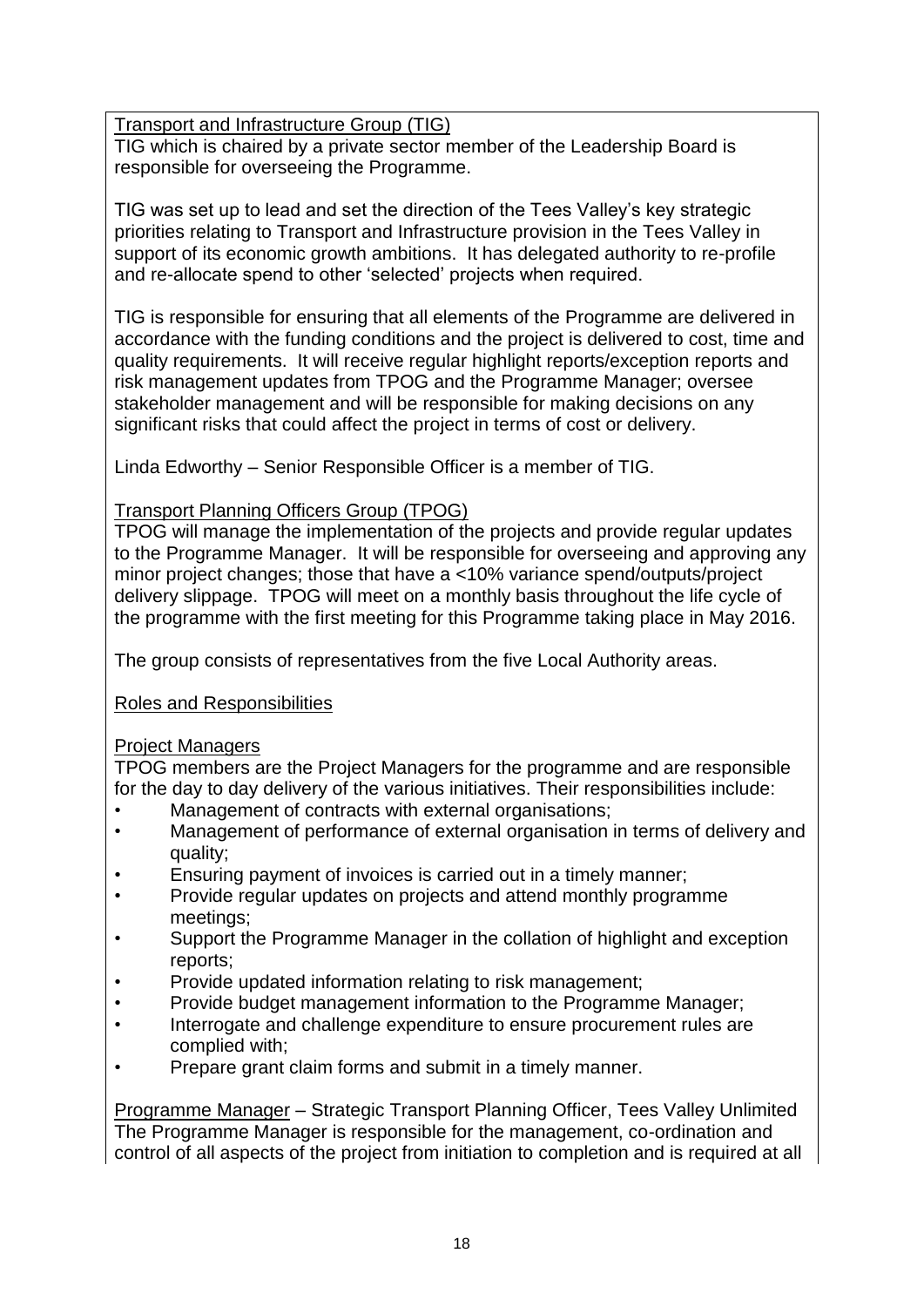times to keep TPOG, TIG & the SRO informed on all matters in connection with the Programme.

The Programme Manager's roles and responsibilities include, but are not limited to the following:

- Delivering the project, its objectives & products to the desired quality criteria;
- Preparation of all high level documentation;
- Maintaining project documentation e.g. project plan, risk log, stakeholder map, highlight reports, change control etc;
- Identifying and implementing a strategy for identifying and managing risks which includes regular reviews, identification of appropriate mitigating actions and assigning appropriate risk owners;
- Providing regular highlight reports and updates to TPOG/TIG/SRO;
- Providing appropriate exception reports where changes are made to the cost, timeliness or quality of individual initiatives;
- Ensuring that an accurate record is maintained of all key issues, actions and changes affecting the project using the project Issues, Actions and Changes log; and
- Chair monthly TPOG meetings.

Senior Responsible Officer (SRO) –Director of Strategy & Investment, Tees Valley Unlimited

The SRO will own the Business Case for the Programme and is responsible for ensuring that the Programme is focused throughout its life cycle on achieving its objectives and delivering a product that will achieve the benefits.

The SRO will be responsible for:

- Challenging the Programme Manager on exceptions to plan;
- Monitoring and controlling the progress of the project at a strategic level;
- Ensuring that project risks are being tracked and effectively mitigated;
- Provide a lead within TIG on any issues relating to the project;
- Understanding which potential changes may impact upon the delivery of other projects within the overall programme, and communicating these as appropriate;
- Informing the Programme Manager of any external changes that may affect the project (e.g. realisation of a risk in another project which may have an impact on the project);
- Owning and managing business level risks.

## TVU Project Team

The TVU Project Support Officer will be responsible for:

- Issuing quarterly claim forms;
- Scrutinising claims for accuracy and checking supporting evidence for eligibility; and
- Processing claims for payment..

## Accountable Body

Stockton-on-Tees Borough Council will be the Accountable Body for the funding and Tees Valley Unlimited will coordinate all claims.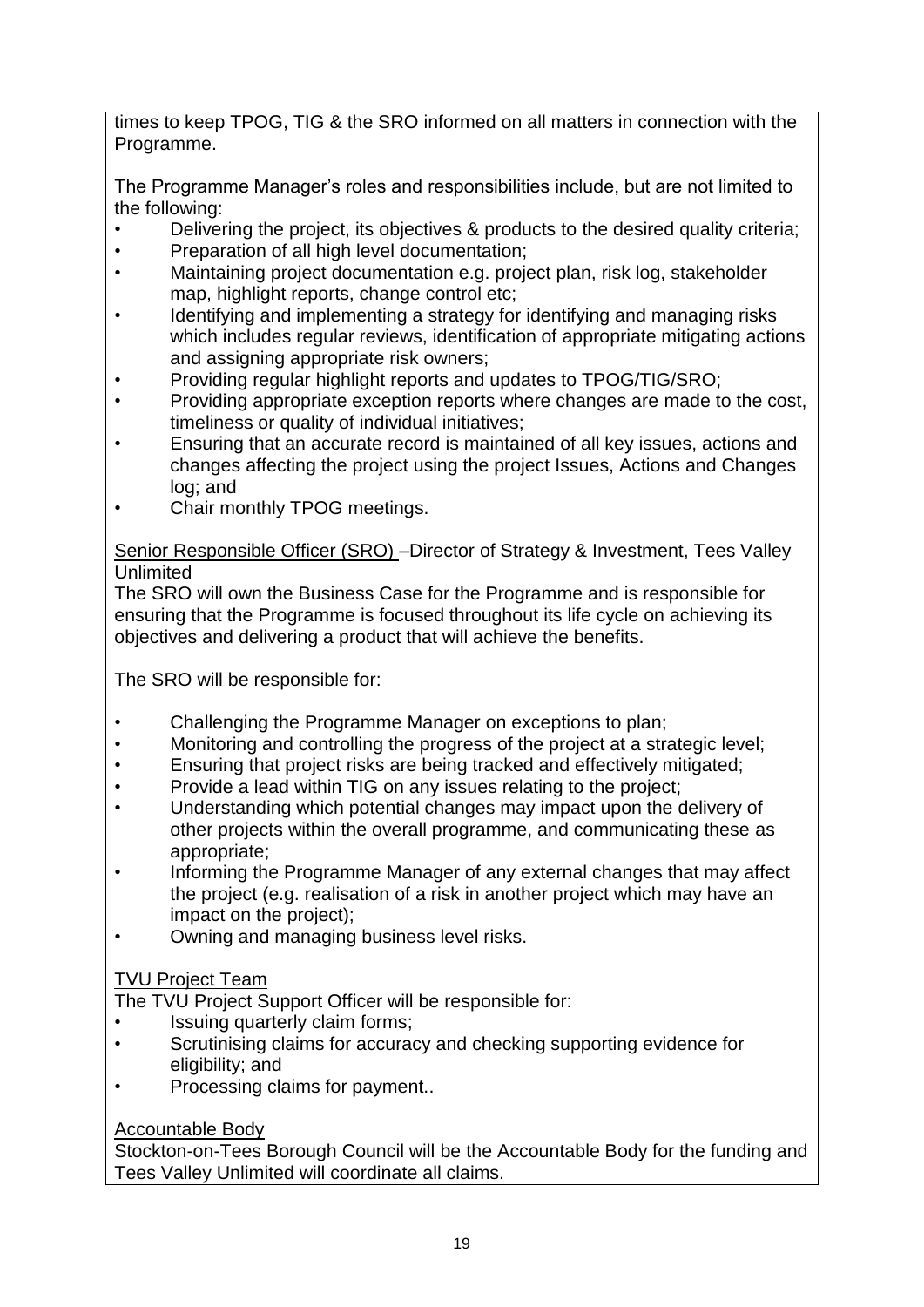This approach has worked successfully for the implementation of a number of Tees Valley projects including TVBNI and Tees Valley Rail Improvements.

Contract management and procurement will be undertaken by each local authority in accordance with their individual procurement procedures and in compliance with national legislation. Tees Valley Unlimited, in conjunction with the accountable body, will retain financial control and will submit all claims.

#### Management of Project Changes

TPOG will be responsible for overseeing and approving any minor project changes; those that have a <10% variance spend/outputs/project delivery slippage. The Programme Manager will ensure this is in accordance with the conditions of the grant and Accountable Body requirements.

TIG will be responsible for re-profiling and re-allocating spend to other projects where there is a requirement to do so (for example if there is a project underspend or if a project is withdrawn from the scheme).

Any financial changes to the delivery of the Programme would be referred to TVU Management Group with a recommendation for final sign off by the Investment Panel.

#### **B8. Management Case - Risk Management**

The Risk Management Strategy has 4 phases:

- 1. Identification
- 2. Risk Quantification
- 3. Mitigation
- 4. Monitoring

An initial risk identification exercise has already been completed at this stage utilising expertise and experience from across the Tees Valley and an initial Risk Register has been produced and is attached for reference. If the funding bid is successful the Risk Register will form part of the project management process.

The main risks which need to be considered are: competitive; stakeholders; economic; environmental; financial; legislative; political; operational; social; strategic; and technological.

An initial quantification of the identified risks has also taken place and some proposals to mitigate the risks. There are broadly 4 ways to mitigate risk:

- 1. Prevention remove the risk completely by doing things in a different way
- 2. Reduction reduce the likelihood of the risk occurring or the impact if the risk does occur – i.e. contingency planning
- 3. Transference insure against or transfer the risks to a third party
- 4. Acceptance regularly review the risk but take no action only apply to risks below the risk appetite line.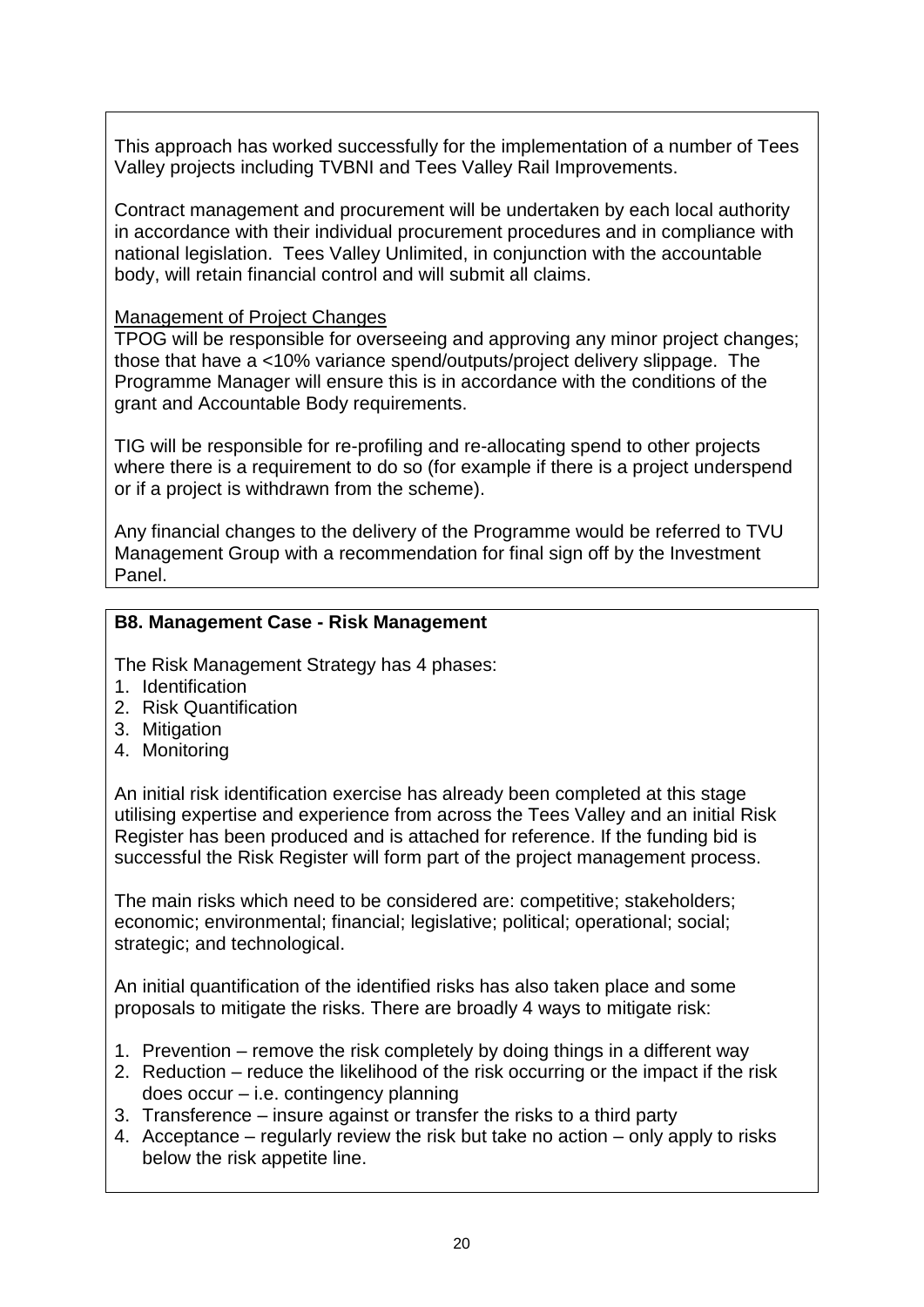The final phase of risk management is on-going monitoring of the risks. The Project Managers will 'own' the risks associated with their projects and the Programme Manager will monitor the Risk Register for the delivery of the programme.

The Risk Log is attached in **Appendix D.**

#### **B9. Management Case - Stakeholder Management**

The Transport & Infrastructure Group has strategic responsibility for managing stakeholders. A number of the key stakeholders such as PD Ports, Highways Agency and bus operators are members of existing stakeholder management groups such as TIG or the TVBNI Board.

The Programme Manager will have responsibility for managing the stakeholders at an operational level and individual Project Managers will manage the relationship with key stakeholders as part of the delivery model for the different scheme elements. This will vary by scheme to scheme but will include regular monthly meetings and may include regular email updates.

A Stakeholder Management Plan is attached at **Appendix G**. This is a 'live' document and will be used as a tool during the planning and implementation of the programme to highlight any risks and any action that needs to be taken.

- a) Can the scheme be considered as controversial in any way?  $\vert$   $\vert$  Yes  $\vert \times \vert$  No
- b) Have there been any external campaigns either supporting or opposing the scheme?

 $\Box$  Yes  $\boxtimes$  No

## **B10. The Commercial Case**

The majority of the initiatives involve an extension or improvement to existing services that have proved their viability. Where new services are proposed Local Authorities have had an early involvement with the service provider to resolve any viability issues.

All initiatives are considered viable but this will be reviewed at the monthly Transport Planning Officers Group. Any issues that arise will be escalated to the Tees Valley Unlimited Transport and Infrastructure Group and presented by Linda Edworthy, in her role as Senior Responsible Officer in accordance with the governance arrangements set out in section B7.

Procurement and recruitment are the main issues that need to be addressed early to ensure initiatives are ready to commence once the results of the funding are announced in April/May 2016. These processes have been incorporated into the Project Plan which is attached at Appendix F.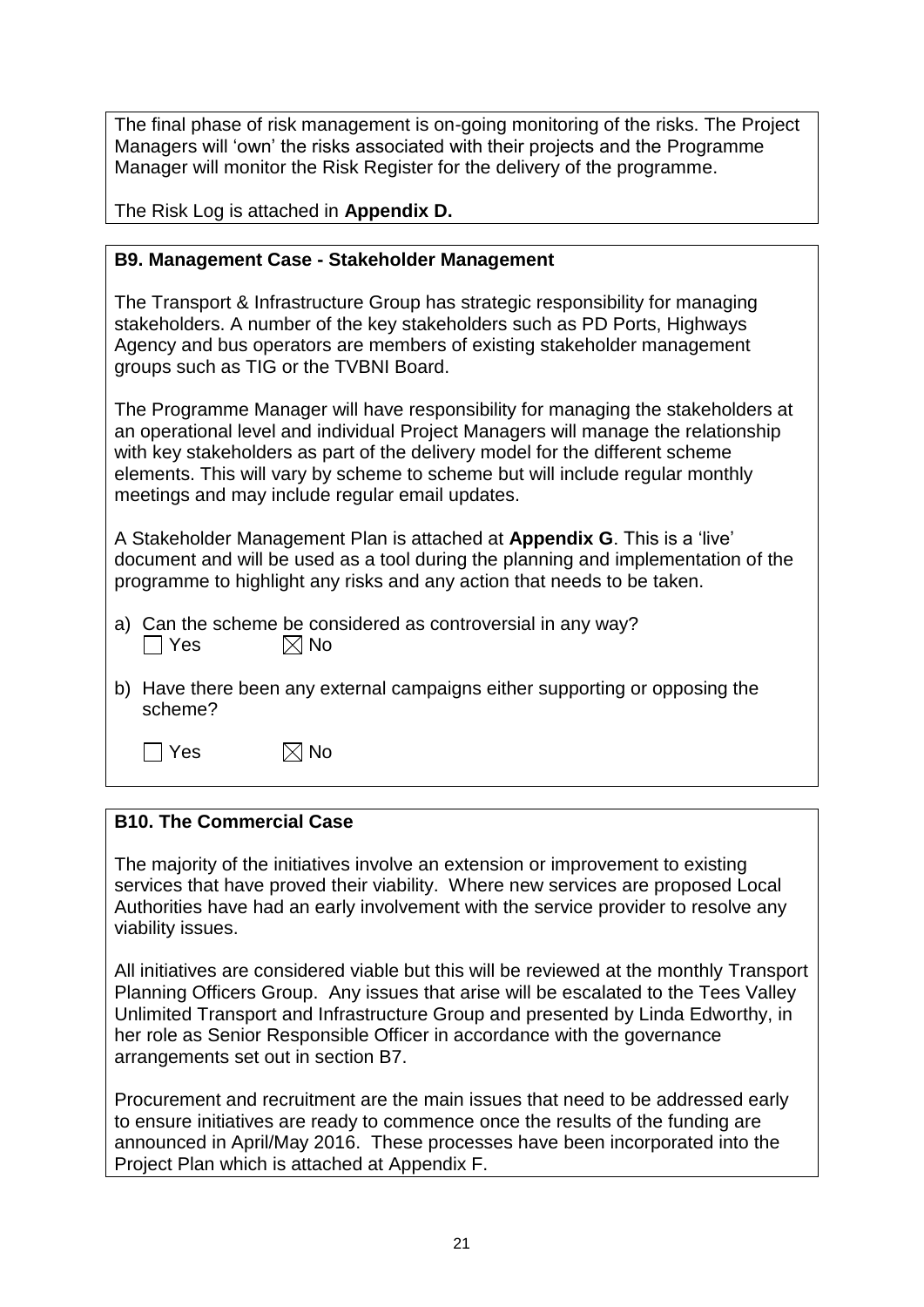Recruitment by Local Authority can take up to 3 months. Procurement of the various services should take no longer than 4 months given that there are no OJEU or state aid issues. Draft tender documents will be prepared in readiness of the DfT announcement in April/May 2016.

Table B10 below indicates the procurement path for the various initiatives. Services will be procured by individual local authorities in accordance with their procurement strategies and in compliance with the Public Contracts Regulations and European Union State Aid rules.

| <b>Initiative</b>                                  | <b>Service</b><br>Provider                                                                                                                | Type of<br><b>Procurement and</b>                                                                                                                 | <b>Recruitment</b><br>required                                    | <b>State Aid</b><br><b>Compliant</b>        | <b>OJEU</b><br><b>Compliant</b> |
|----------------------------------------------------|-------------------------------------------------------------------------------------------------------------------------------------------|---------------------------------------------------------------------------------------------------------------------------------------------------|-------------------------------------------------------------------|---------------------------------------------|---------------------------------|
|                                                    |                                                                                                                                           | by who                                                                                                                                            |                                                                   | <€200k<br>$(-£156k)$<br>over three<br>years |                                 |
| <b>Town Rider</b>                                  | <b>Croft Coaches</b><br>with<br>Middlesbrough<br>College &<br>Middlesbrough<br>Council                                                    | Extension of<br>existing<br>Middlesbrough<br>College contract                                                                                     | <b>No</b>                                                         | Yes<br>(De<br>minimis)                      | n/a                             |
| <b>Rail Station</b><br>Access                      | <b>Community Rail</b><br>Officer /<br>Volunteers                                                                                          | Continuation of<br>contract with<br><b>Community Rail</b><br>Officer                                                                              | <b>No</b>                                                         | Yes                                         | n/a                             |
| <b>Active Travel</b><br>Hubs and Co-<br>ordination | Stockton Cycle<br>Hub delivered<br>by Sustrans<br>(registered<br>charity)                                                                 | Extension of<br>existing contract<br>between Stockton<br>Borough Council<br>and Sustrans to<br>include Active<br><b>Travel Project</b><br>Officer | <b>No</b>                                                         | Yes                                         | n/a                             |
|                                                    | <b>Redcar Travel</b><br>Hub - Redcar<br>and Cleveland<br>Borough<br>Council in<br>partnership with<br>an outside<br>provider              | Continuation of<br>existing contract<br>between<br>Middlesbrough<br><b>Environment City</b><br>and Redcar &<br>Cleveland Borough<br>Council       | <b>No</b>                                                         | Yes                                         | n/a                             |
|                                                    | Middlesbrough<br>Travel Hub-<br>delivered by<br>Middlesbrough<br>Environment<br>City (registered<br><b>Civil Society</b><br>Organisation) | Continuation of<br>existing Service<br>Level Agreement<br>between<br>Middlesbrough<br><b>Environment City</b><br>and Middlesbrough<br>Council     | $Yes -$<br>recruitment of<br>an additional<br>member of<br>staff. | Yes                                         | n/a                             |

#### **Table B10 - Procurement Arrangements**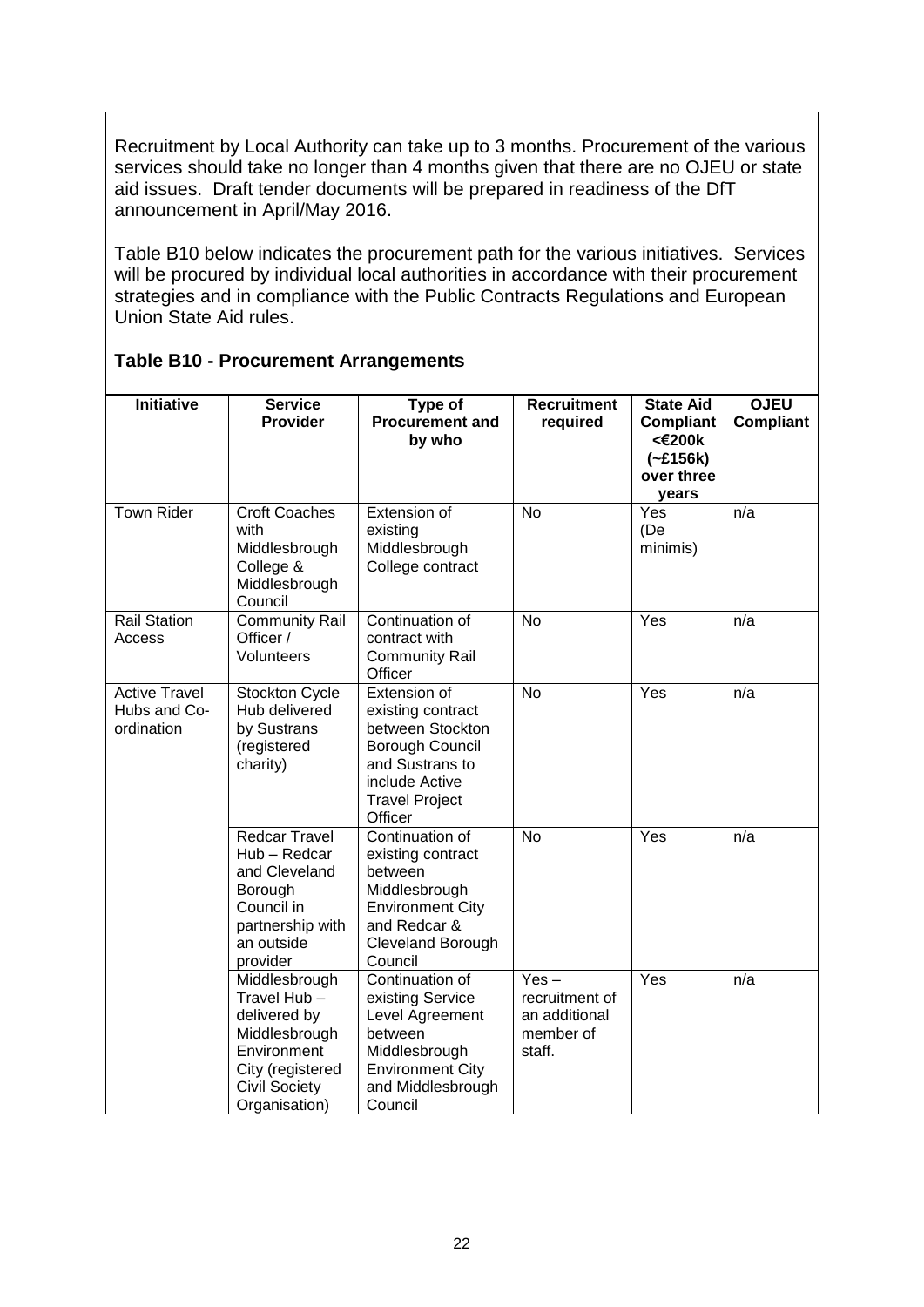| Initiative                            | <b>Service</b><br><b>Provider</b>                                                                                                                                                                                                 | Type of<br><b>Procurement and</b><br>by who                                                                  | <b>Recruitment</b><br>required                                                                                                    | <b>State Aid</b><br><b>Compliant</b><br><€200k<br>$(-£156k)$<br>over three<br>years | <b>OJEU</b><br>Compliant |
|---------------------------------------|-----------------------------------------------------------------------------------------------------------------------------------------------------------------------------------------------------------------------------------|--------------------------------------------------------------------------------------------------------------|-----------------------------------------------------------------------------------------------------------------------------------|-------------------------------------------------------------------------------------|--------------------------|
|                                       | Hartlepool<br>Travel Hub-<br>delivered by<br>Hartlepool<br>Borough<br>Council<br>Sustainable<br>Transport &<br>Road Safety<br>team,<br>Hartlepool<br>Cycle Clinic @<br>Summerhill and<br>Hartlepool Sport<br>Development<br>team. | Hartlepool Borough<br>Council standard<br>procurement rules<br>for resources, etc.                           | $No - using$<br>existing<br>Hartlepool<br>Borough<br>Council<br>employees                                                         | n/a                                                                                 | n/a                      |
|                                       | <b>Bike Stop</b><br>Darlington /<br><b>Bank Top</b><br>Station and<br>Darlington<br>Walking                                                                                                                                       | Extension of<br>contract between<br><b>Bike Stop and</b><br>Darlington Borough<br>Council                    | $Yes -$<br>Additional<br>resources and<br>staff for Bank<br>Top, Bike Stop<br>refurbishment.                                      | Yes                                                                                 | n/a                      |
|                                       | Development<br>Programme                                                                                                                                                                                                          | Extension of<br>contract between<br><b>Groundwork North</b><br>East and Darlington<br><b>Borough Council</b> | $No - use$<br>existing staff<br>and partners                                                                                      | Yes                                                                                 | n/a                      |
| Independent<br><b>Travel Training</b> | Middlesbrough<br>Council                                                                                                                                                                                                          | Council service<br>provision                                                                                 | $Yes -$<br>Replacement<br>part-time<br>trainer to add<br>to existing<br>Middlesbrough<br>Council<br>employees                     | n/a                                                                                 | n/a                      |
|                                       | Redcar &<br>Cleveland<br>Borough<br>Council                                                                                                                                                                                       | Council service<br>provision                                                                                 | $Yes -$<br>Additional<br>part-time<br>trainer to add<br>to existing<br>Redcar and<br>Cleveland<br>Borough<br>Council<br>employees | n/a                                                                                 | n/a                      |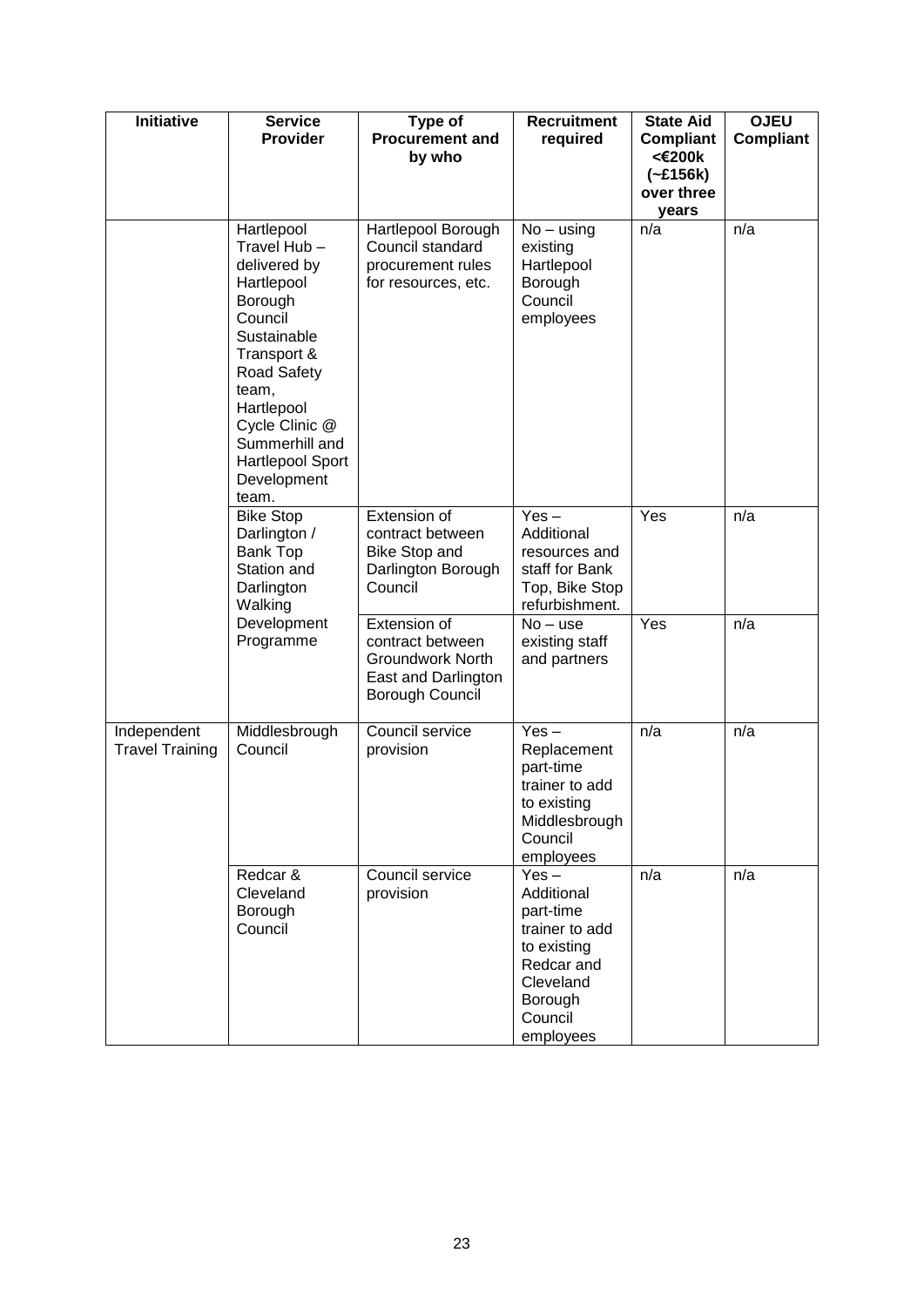| <b>Initiative</b>                                              | <b>Service</b><br>Provider                     | Type of<br><b>Procurement and</b><br>by who                                                                                                          | <b>Recruitment</b><br>required                                                                                                     | <b>State Aid</b><br><b>Compliant</b><br><€200k<br>$(-£156k)$<br>over three<br>vears | <b>OJEU</b><br><b>Compliant</b> |
|----------------------------------------------------------------|------------------------------------------------|------------------------------------------------------------------------------------------------------------------------------------------------------|------------------------------------------------------------------------------------------------------------------------------------|-------------------------------------------------------------------------------------|---------------------------------|
|                                                                | Stockton-on-<br><b>Tees Borough</b><br>Council | Council service<br>provision                                                                                                                         | $Yes -$<br>Additional<br>part-time<br>trainer to add<br>to existing<br>Stockton-on-<br><b>Tees Borough</b><br>Council<br>employees | n/a                                                                                 | n/a                             |
| Safer and Fuel<br><b>Efficient Driver</b><br>Training          | Hartlepool<br>Borough<br>Council               | Hartlepool Borough<br>Council standard<br>procurement rules<br>for resources, etc.                                                                   | Yes - scheme<br>manager,<br>admin support<br>and SaFED<br>trainers                                                                 | Yes                                                                                 | n/a                             |
| Personalised<br>Travel<br>Planning                             | Darlington<br>Borough<br>Council               | Use existing<br><b>Shared Services</b><br>Agreement<br>between Darlington<br>Borough Council<br>and other Tees<br><b>Valley Local</b><br>authorities | Yes-will need<br>to add<br>additional<br>resource to<br>the core team<br>of Travel<br>Advisors                                     | n/a                                                                                 | n/a                             |
| Marketing and<br>Information                                   | <b>TVU/Darlington</b><br>Borough<br>Council    | Service Level<br>Agreement                                                                                                                           | $No - use$<br>existing<br>Darlington<br>Borough<br>Council<br>employees                                                            | n/a                                                                                 | n/a                             |
| <b>Connect Tees</b><br>Valley<br><b>Interactive Bus</b><br>Map | External<br>supplier                           | Stockton-on-Tees<br>Borough Council to<br>procure through the<br><b>North East</b><br>Procurement<br>Organisation                                    | Yes, external<br>supplier                                                                                                          | Yes                                                                                 | Yes                             |

# **SECTION C – Monitoring, Evaluation and Benefits Realisation**

## **C1. Monitoring and Evaluation**

The following monitoring will be undertaken across the Tees Valley. All this information is currently collected and no additional funding is required to monitor the outcomes.

Short term outputs will be related to the implementation of each scheme element.

- Numbers of workplaces/employees contacted through the PTP programme
- Numbers of cycles recycled
- Households/individuals contacted through Individualised Travel Marketing
- Number of people trained to travel independently
- Number of completed tasks carried out by the Active Travel Hubs.
- Number of workplaces/employees engaged in the SaFED training programme